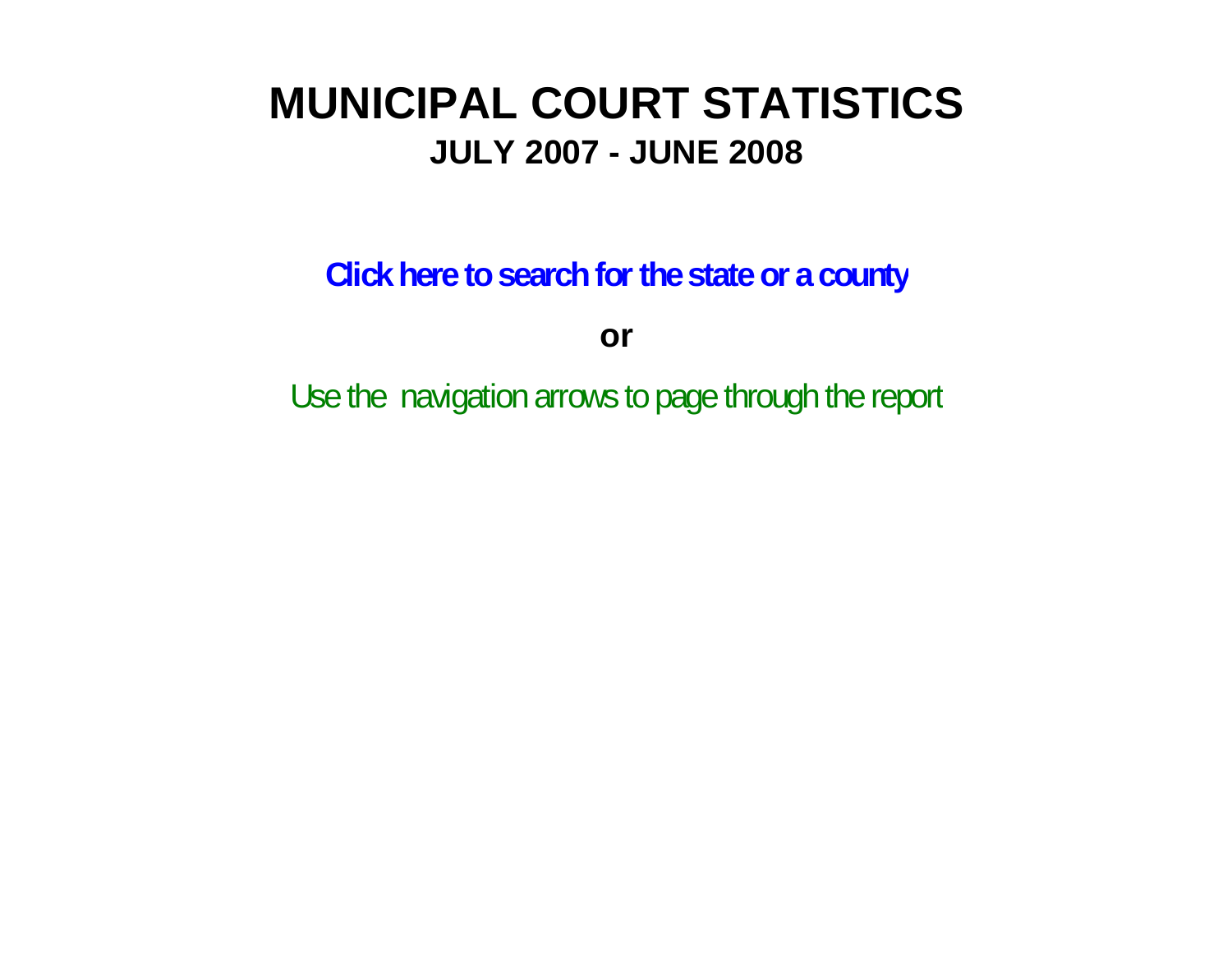## **MUNICIPAL COURT STATISTICS JULY 2007 - JUNE 2008 STATE**

|                                  |                    | D.P. &    | Other           | <b>Criminal</b> |        | <b>Traffic</b> |                | <b>Traffic</b> | Grand        |
|----------------------------------|--------------------|-----------|-----------------|-----------------|--------|----------------|----------------|----------------|--------------|
|                                  | <b>Indictables</b> | P.D.P.    | <b>Criminal</b> | <b>Total</b>    | D.W.I. | (moving)       | <b>Parking</b> | <b>Total</b>   | <b>Total</b> |
| Filings                          |                    |           |                 |                 |        |                |                |                |              |
| Jul 2006 - Jun 2007              | 204,346            | 396,915   | 277,928         | 879,189         | 36,760 | 2,764,609      | 2,831,255      | 5,632,624      | 6,511,813    |
| Jul 2007 - Jun 2008              | 203,032            | 406,285   | 319,901         | 929,218         | 38,377 | 2,787,650      | 2,791,853      | 5,617,880      | 6,547,098    |
| % Change                         | $-1%$              | 2%        | 15%             | 6%              | 4%     | 1%             | $-1%$          | 0%             | 1%           |
| <b>Resolutions</b>               |                    |           |                 |                 |        |                |                |                |              |
| Jul 2006 - Jun 2007              | 200,526            | 356,587   | 270,788         | 827,901         | 36,490 | 2,769,640      | 2,881,378      | 5,687,508      | 6,515,409    |
| Jul 2007 - Jun 2008              | 199,124            | 352,250   | 299,633         | 851,007         | 43,611 | 2,787,524      | 2,810,448      | 5,641,583      | 6,492,590    |
| % Change                         | $-1%$              | $-1%$     | 11%             | 3%              | 20%    | 1%             | $-2%$          | $-1%$          | 0%           |
| <b>Clearance</b>                 |                    |           |                 |                 |        |                |                |                |              |
| Jul 2006 - Jun 2007              | $-3,820$           | $-40,328$ | $-7,140$        | $-51,288$       | $-270$ | 5,031          | 50,123         | 54,884         | 3,596        |
| Jul 2007 - Jun 2008              | $-3,908$           | $-54.035$ | $-20,268$       | $-78,211$       | 5,234  | $-126$         | 18,595         | 23,703         | $-54,508$    |
| <b>Clearance Percent</b>         |                    |           |                 |                 |        |                |                |                |              |
| Jul 2006 - Jun 2007              | 98%                | 90%       | 97%             | 94%             | 99%    | 100%           | 102%           | 101%           | 100%         |
| Jul 2007 - Jun 2008              | 98%                | 87%       | 94%             | 92%             | 114%   | 100%           | 101%           | 100%           | 99%          |
| <b>Backlog</b>                   |                    |           |                 |                 |        |                |                |                |              |
| <b>June 2007</b>                 | 261                | 39,120    | 18,774          | 58,155          | 3,658  | 95,514         | 286,372        | 385,544        | 443,699      |
| <b>June 2008</b>                 | 372                | 41,915    | 25,191          | 67,478          | 4,550  | 101,479        | 301,071        | 407,100        | 474,578      |
| % Change                         | 43%                | 7%        | 34%             | 16%             | 24%    | 6%             | 5%             | 6%             | 7%           |
| <b>Backlog/100 Mthly Filings</b> |                    |           |                 |                 |        |                |                |                |              |
| <b>June 2007</b>                 | $\overline{2}$     | 118       | 81              | 79              | 119    | 41             | 121            | 82             | 82           |
| <b>June 2008</b>                 | $\overline{2}$     | 124       | 94              | 87              | 142    | 44             | 129            | 87             | 87           |
| % Change                         | 43%                | 5%        | 17%             | 10%             | 19%    | 5%             | 7%             | 6%             | 6%           |
| <b>Backlog Percent</b>           |                    |           |                 |                 |        |                |                |                |              |
| <b>June 2007</b>                 | 27%                | 56%       | 38%             | 48%             | 46%    | 29%            | 55%            | 45%            | 46%          |
| <b>June 2008</b>                 | 30%                | 56%       | 45%             | 51%             | 51%    | 31%            | 59%            | 48%            | 48%          |
| <b>Active Pending</b>            |                    |           |                 |                 |        |                |                |                |              |
| <b>June 2007</b>                 | 967                | 70,127    | 49,483          | 120,577         | 7,936  | 329,904        | 515,987        | 853,827        | 974,404      |
| <b>June 2008</b>                 | 1,247              | 74,776    | 55,432          | 131,455         | 8,910  | 328,038        | 513,432        | 850,380        | 981,835      |
| % Change                         | 29%                | 7%        | 12%             | 9%              | 12%    | $-1%$          | 0%             | 0%             | 1%           |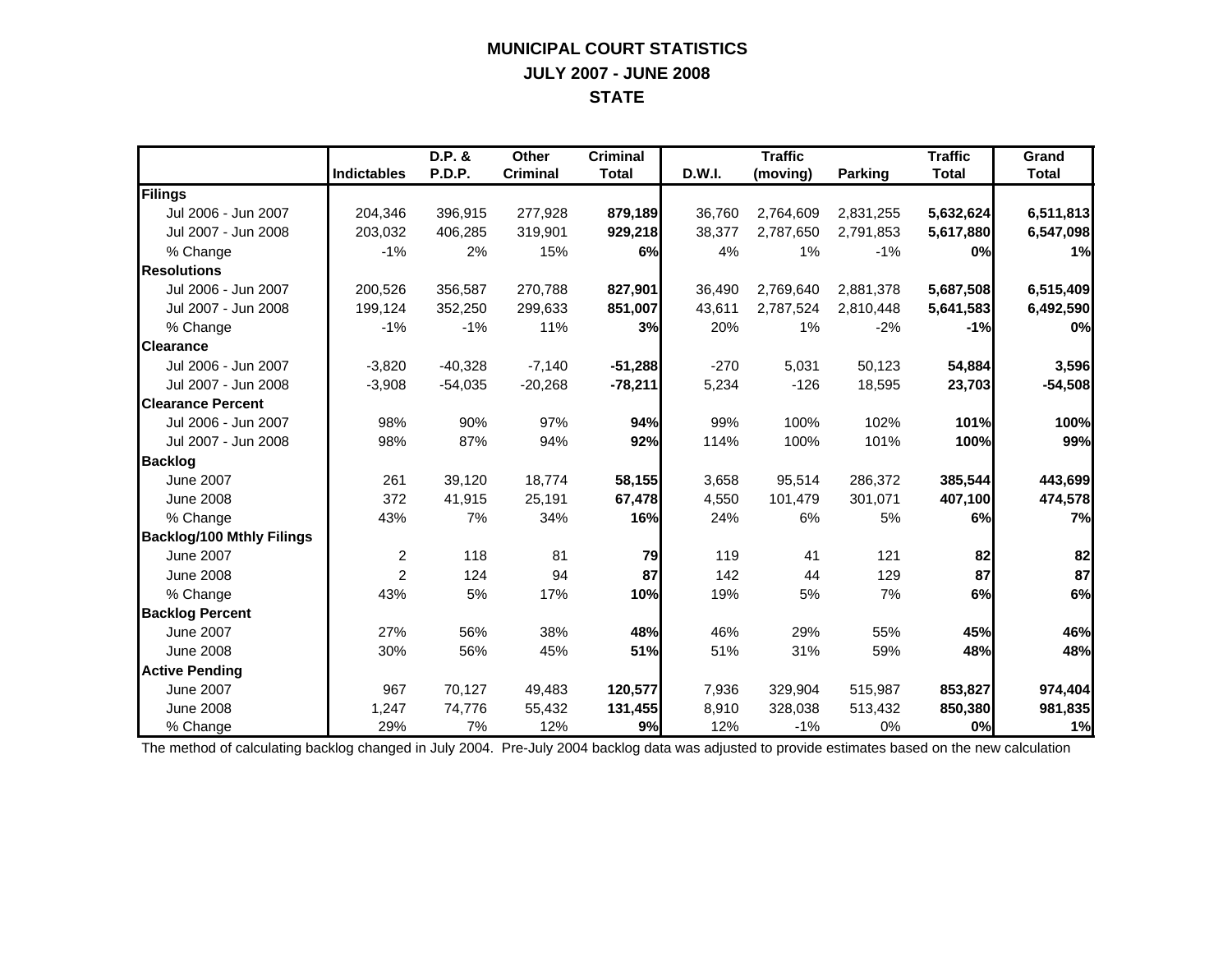### **MUNICIPAL COURT STATISTICSJULY 2007 - JUNE 2008 ATLANTIC COUNTY**

|                                  |                    | D.P. & | Other           | <b>Criminal</b> |        | <b>Traffic</b> |                | <b>Traffic</b> | Grand        |
|----------------------------------|--------------------|--------|-----------------|-----------------|--------|----------------|----------------|----------------|--------------|
|                                  | <b>Indictables</b> | P.D.P. | <b>Criminal</b> | <b>Total</b>    | D.W.I. | (moving)       | <b>Parking</b> | <b>Total</b>   | <b>Total</b> |
| Filings                          |                    |        |                 |                 |        |                |                |                |              |
| Jul 2006 - Jun 2007              | 12,034             | 21,162 | 5,683           | 38,879          | 2,479  | 96,112         | 29,022         | 127,613        | 166,492      |
| Jul 2007 - Jun 2008              | 12,581             | 21,229 | 6,021           | 39,831          | 2,574  | 99,464         | 28,131         | 130,169        | 170,000      |
| % Change                         | 5%                 | 0%     | 6%              | 2%              | 4%     | 3%             | $-3%$          | 2%             | 2%           |
| <b>Resolutions</b>               |                    |        |                 |                 |        |                |                |                |              |
| Jul 2006 - Jun 2007              | 11,703             | 20,803 | 5,479           | 37,985          | 2,483  | 94,973         | 28,815         | 126,271        | 164,256      |
| Jul 2007 - Jun 2008              | 12,257             | 20,915 | 5,788           | 38,960          | 3,044  | 99,073         | 29,770         | 131,887        | 170,847      |
| % Change                         | 5%                 | 1%     | 6%              | 3%              | 23%    | 4%             | 3%             | 4%             | 4%           |
| <b>Clearance</b>                 |                    |        |                 |                 |        |                |                |                |              |
| Jul 2006 - Jun 2007              | $-331$             | $-359$ | $-204$          | $-894$          | 4      | $-1,139$       | $-207$         | $-1,342$       | $-2,236$     |
| Jul 2007 - Jun 2008              | $-324$             | $-314$ | $-233$          | $-871$          | 470    | $-391$         | 1,639          | 1,718          | 847          |
| <b>Clearance Percent</b>         |                    |        |                 |                 |        |                |                |                |              |
| Jul 2006 - Jun 2007              | 97%                | 98%    | 96%             | 98%             | 100%   | 99%            | 99%            | 99%            | 99%          |
| Jul 2007 - Jun 2008              | 97%                | 99%    | 96%             | 98%             | 118%   | 100%           | 106%           | 101%           | 100%         |
| <b>Backlog</b>                   |                    |        |                 |                 |        |                |                |                |              |
| <b>June 2007</b>                 | $\mathbf 0$        | 1,287  | 270             | 1,557           | 126    | 1,894          | 1,900          | 3,920          | 5,477        |
| <b>June 2008</b>                 | 1                  | 1,204  | 255             | 1,460           | 155    | 1,834          | 801            | 2,790          | 4,250        |
| % Change                         |                    | $-6%$  | $-6%$           | -6%             | 23%    | $-3%$          | $-58%$         | $-29%$         | $-22%$       |
| <b>Backlog/100 Mthly Filings</b> |                    |        |                 |                 |        |                |                |                |              |
| <b>June 2007</b>                 | 0                  | 73     | 57              | 48              | 61     | 24             | 79             | 37             | 39           |
| <b>June 2008</b>                 | $\Omega$           | 68     | 51              | 44              | 72     | 22             | 34             | 26             | 30           |
| % Change                         |                    | $-7%$  | $-11%$          | $-8%$           | 18%    | $-6%$          | $-57%$         | $-30%$         | $-24%$       |
| <b>Backlog Percent</b>           |                    |        |                 |                 |        |                |                |                |              |
| <b>June 2007</b>                 | 0%                 | 43%    | 31%             | 40%             | 31%    | 19%            | 43%            | 26%            | 29%          |
| <b>June 2008</b>                 | 2%                 | 43%    | 29%             | 39%             | 36%    | 17%            | 31%            | 20%            | 24%          |
| <b>Active Pending</b>            |                    |        |                 |                 |        |                |                |                |              |
| <b>June 2007</b>                 | 61                 | 2,962  | 875             | 3,898           | 410    | 10,226         | 4,413          | 15,049         | 18,947       |
| <b>June 2008</b>                 | 53                 | 2,824  | 872             | 3,749           | 436    | 10,657         | 2,594          | 13,687         | 17,436       |
| % Change                         | $-13%$             | $-5%$  | 0%              | $-4%$           | 6%     | 4%             | $-41%$         | $-9%$          | $-8%$        |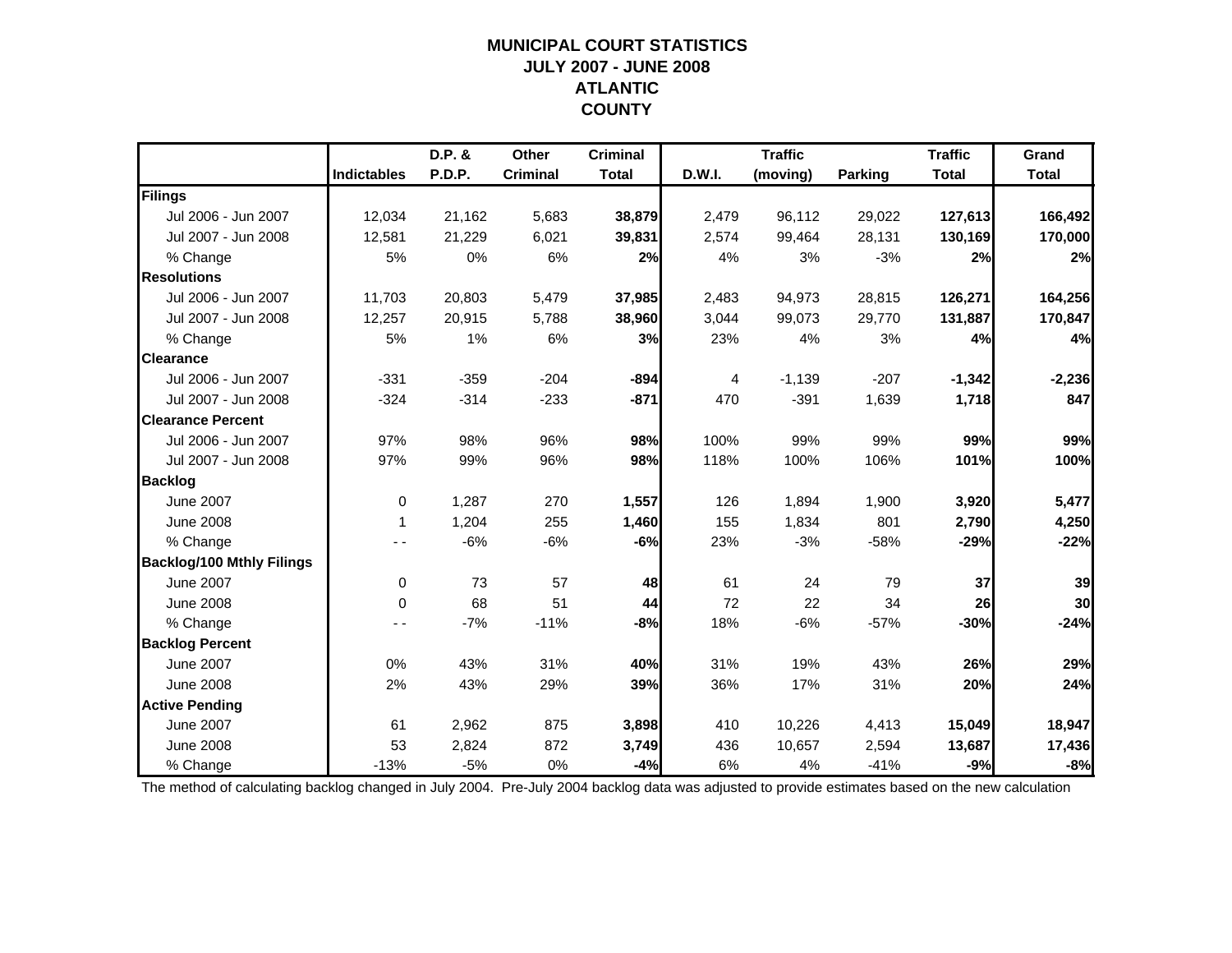### **MUNICIPAL COURT STATISTICSJULY 2007 - JUNE 2008 BERGEN COUNTY**

|                                  |                    | D.P. &    | Other           | <b>Criminal</b> |        | <b>Traffic</b> |                | <b>Traffic</b> | Grand        |
|----------------------------------|--------------------|-----------|-----------------|-----------------|--------|----------------|----------------|----------------|--------------|
|                                  | <b>Indictables</b> | P.D.P.    | <b>Criminal</b> | <b>Total</b>    | D.W.I. | (moving)       | <b>Parking</b> | <b>Total</b>   | <b>Total</b> |
| Filings                          |                    |           |                 |                 |        |                |                |                |              |
| Jul 2006 - Jun 2007              | 12,155             | 36,079    | 12,878          | 61,112          | 3,094  | 326,271        | 311,657        | 641,022        | 702,134      |
| Jul 2007 - Jun 2008              | 11,332             | 36,402    | 12,660          | 60,394          | 3,090  | 329,004        | 288,880        | 620,974        | 681,368      |
| % Change                         | $-7%$              | 1%        | $-2%$           | $-1%$           | 0%     | 1%             | $-7%$          | $-3%$          | $-3%$        |
| <b>Resolutions</b>               |                    |           |                 |                 |        |                |                |                |              |
| Jul 2006 - Jun 2007              | 11,621             | 23,545    | 12,939          | 48,105          | 3,071  | 328,873        | 306,137        | 638,081        | 686,186      |
| Jul 2007 - Jun 2008              | 10.714             | 22,635    | 12,258          | 45,607          | 3,160  | 330,582        | 288,242        | 621,984        | 667,591      |
| % Change                         | $-8%$              | $-4%$     | $-5%$           | $-5%$           | 3%     | 1%             | $-6%$          | $-3%$          | $-3%$        |
| <b>Clearance</b>                 |                    |           |                 |                 |        |                |                |                |              |
| Jul 2006 - Jun 2007              | $-534$             | $-12,534$ | 61              | $-13,007$       | $-23$  | 2,602          | $-5,520$       | $-2,941$       | $-15,948$    |
| Jul 2007 - Jun 2008              | $-618$             | $-13,767$ | $-402$          | $-14,787$       | 70     | 1,578          | $-638$         | 1,010          | $-13,777$    |
| <b>Clearance Percent</b>         |                    |           |                 |                 |        |                |                |                |              |
| Jul 2006 - Jun 2007              | 96%                | 65%       | 100%            | 79%             | 99%    | 101%           | 98%            | 100%           | 98%          |
| Jul 2007 - Jun 2008              | 95%                | 62%       | 97%             | 76%             | 102%   | 100%           | 100%           | 100%           | 98%          |
| <b>Backlog</b>                   |                    |           |                 |                 |        |                |                |                |              |
| <b>June 2007</b>                 | 86                 | 5,373     | 1,697           | 7,156           | 376    | 22,617         | 28,819         | 51,812         | 58,968       |
| <b>June 2008</b>                 | 111                | 5,909     | 2,063           | 8,083           | 369    | 23,404         | 26,218         | 49,991         | 58,074       |
| % Change                         | 29%                | 10%       | 22%             | 13%             | $-2%$  | 3%             | $-9%$          | $-4%$          | $-2%$        |
| <b>Backlog/100 Mthly Filings</b> |                    |           |                 |                 |        |                |                |                |              |
| <b>June 2007</b>                 | 8                  | 179       | 158             | 141             | 146    | 83             | 111            | 97             | 101          |
| <b>June 2008</b>                 | 12                 | 195       | 196             | 161             | 143    | 85             | 109            | 97             | 102          |
| % Change                         | 38%                | 9%        | 24%             | 14%             | $-2%$  | 3%             | $-2%$          | 0%             | 1%           |
| <b>Backlog Percent</b>           |                    |           |                 |                 |        |                |                |                |              |
| <b>June 2007</b>                 | 43%                | 73%       | 60%             | 69%             | 50%    | 41%            | 57%            | 49%            | 51%          |
| <b>June 2008</b>                 | 43%                | 76%       | 62%             | 71%             | 52%    | 45%            | 56%            | 50%            | 52%          |
| <b>Active Pending</b>            |                    |           |                 |                 |        |                |                |                |              |
| <b>June 2007</b>                 | 202                | 7,391     | 2,824           | 10,417          | 756    | 54,764         | 50,482         | 106,002        | 116,419      |
| <b>June 2008</b>                 | 260                | 7,757     | 3,309           | 11,326          | 715    | 52,467         | 46,791         | 99,973         | 111,299      |
| % Change                         | 29%                | 5%        | 17%             | 9%              | $-5%$  | $-4%$          | $-7%$          | $-6%$          | $-4%$        |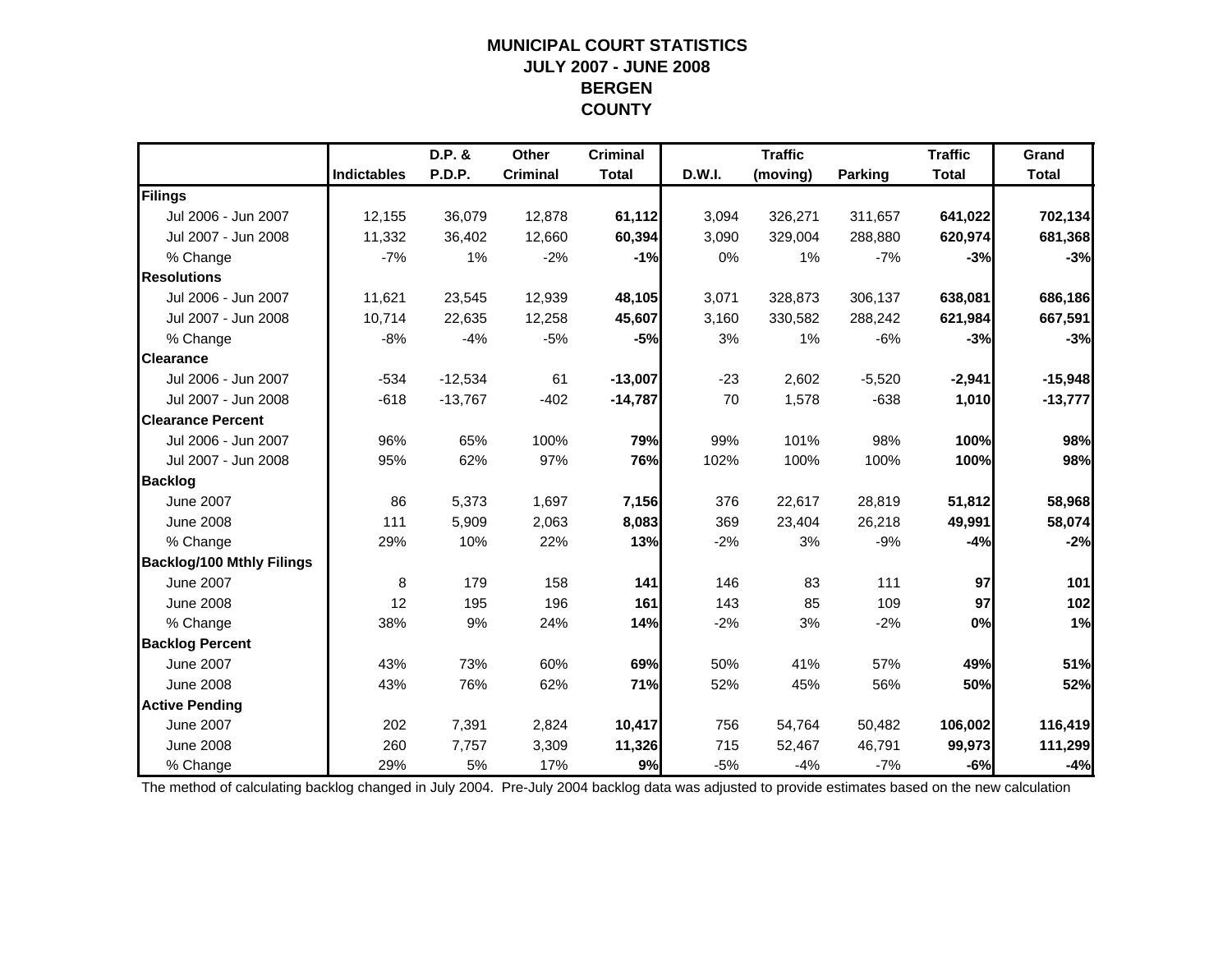### **MUNICIPAL COURT STATISTICSJULY 2007 - JUNE 2008 BURLINGTON COUNTY**

|                                  |                    | D.P. & | Other           | <b>Criminal</b> |        | <b>Traffic</b> |                | <b>Traffic</b> | Grand        |
|----------------------------------|--------------------|--------|-----------------|-----------------|--------|----------------|----------------|----------------|--------------|
|                                  | <b>Indictables</b> | P.D.P. | <b>Criminal</b> | <b>Total</b>    | D.W.I. | (moving)       | <b>Parking</b> | <b>Total</b>   | <b>Total</b> |
| Filings                          |                    |        |                 |                 |        |                |                |                |              |
| Jul 2006 - Jun 2007              | 8,032              | 19,008 | 9,852           | 36,892          | 2,576  | 185,348        | 12,182         | 200,106        | 236,998      |
| Jul 2007 - Jun 2008              | 7,275              | 19,852 | 11,276          | 38,403          | 2,786  | 177,048        | 11,804         | 191,638        | 230,041      |
| % Change                         | $-9%$              | 4%     | 14%             | 4%              | 8%     | $-4%$          | $-3%$          | $-4%$          | $-3%$        |
| <b>Resolutions</b>               |                    |        |                 |                 |        |                |                |                |              |
| Jul 2006 - Jun 2007              | 7,945              | 19,042 | 10,941          | 37,928          | 2,599  | 188,306        | 12,198         | 203,103        | 241,031      |
| Jul 2007 - Jun 2008              | 7,237              | 19,452 | 12,717          | 39,406          | 3,385  | 176,952        | 12,134         | 192,471        | 231,877      |
| % Change                         | $-9%$              | 2%     | 16%             | 4%              | 30%    | $-6%$          | $-1%$          | $-5%$          | $-4%$        |
| <b>Clearance</b>                 |                    |        |                 |                 |        |                |                |                |              |
| Jul 2006 - Jun 2007              | $-87$              | 34     | 1,089           | 1,036           | 23     | 2,958          | 16             | 2,997          | 4,033        |
| Jul 2007 - Jun 2008              | $-38$              | $-400$ | 1,441           | 1,003           | 599    | $-96$          | 330            | 833            | 1,836        |
| <b>Clearance Percent</b>         |                    |        |                 |                 |        |                |                |                |              |
| Jul 2006 - Jun 2007              | 99%                | 100%   | 111%            | 103%            | 101%   | 102%           | 100%           | 101%           | 102%         |
| Jul 2007 - Jun 2008              | 99%                | 98%    | 113%            | 103%            | 122%   | 100%           | 103%           | 100%           | 101%         |
| <b>Backlog</b>                   |                    |        |                 |                 |        |                |                |                |              |
| <b>June 2007</b>                 | 3                  | 1,691  | 1,030           | 2,724           | 198    | 3,063          | 1,358          | 4,619          | 7,343        |
| <b>June 2008</b>                 | $\overline{2}$     | 1,530  | 814             | 2,346           | 242    | 2,835          | 807            | 3,884          | 6,230        |
| % Change                         | $-33%$             | $-10%$ | $-21%$          | $-14%$          | 22%    | $-7%$          | $-41%$         | $-16%$         | $-15%$       |
| <b>Backlog/100 Mthly Filings</b> |                    |        |                 |                 |        |                |                |                |              |
| <b>June 2007</b>                 | $\mathbf 0$        | 107    | 125             | 89              | 92     | 20             | 134            | 28             | 37           |
| <b>June 2008</b>                 | $\mathbf{0}$       | 92     | 87              | 73              | 104    | 19             | 82             | 24             | 32           |
| % Change                         | $-26%$             | $-13%$ | $-31%$          | $-17%$          | 13%    | $-3%$          | $-39%$         | $-12%$         | $-13%$       |
| <b>Backlog Percent</b>           |                    |        |                 |                 |        |                |                |                |              |
| <b>June 2007</b>                 | 12%                | 47%    | 44%             | 46%             | 42%    | 18%            | 59%            | 23%            | 28%          |
| <b>June 2008</b>                 | 13%                | 44%    | 38%             | 41%             | 42%    | 16%            | 43%            | 19%            | 24%          |
| <b>Active Pending</b>            |                    |        |                 |                 |        |                |                |                |              |
| <b>June 2007</b>                 | 25                 | 3,565  | 2,354           | 5,944           | 469    | 17,149         | 2,313          | 19,931         | 25,875       |
| <b>June 2008</b>                 | 15                 | 3,490  | 2,158           | 5,663           | 583    | 17,676         | 1,863          | 20,122         | 25,785       |
| % Change                         | $-40%$             | $-2%$  | $-8%$           | $-5%$           | 24%    | 3%             | $-19%$         | 1%             | 0%           |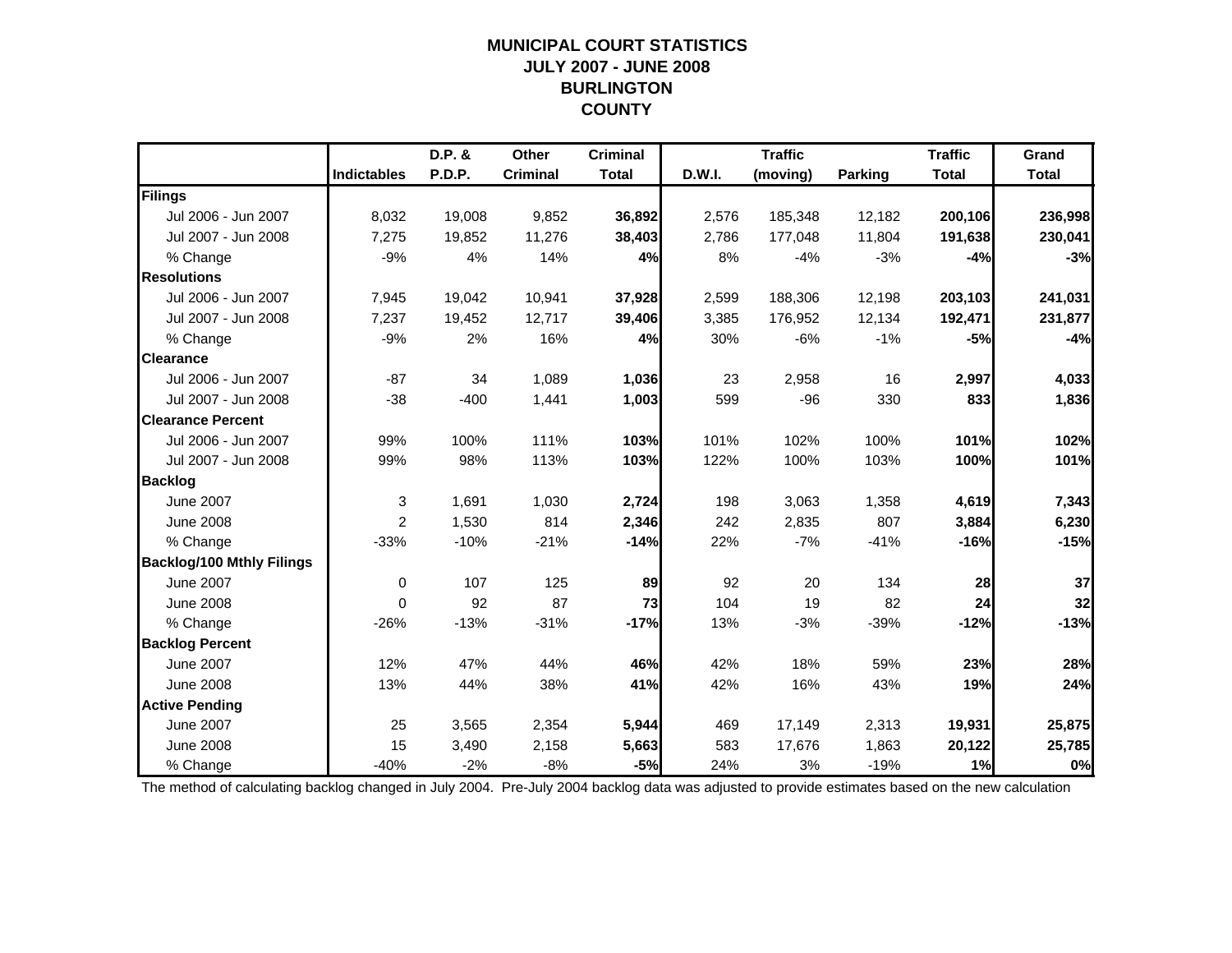#### **MUNICIPAL COURT STATISTICSJULY 2007 - JUNE 2008 CAMDEN COUNTY**

|                                                                                                |                    | D.P. &   | Other           | <b>Criminal</b> |        | <b>Traffic</b> |          | <b>Traffic</b> | Grand        |
|------------------------------------------------------------------------------------------------|--------------------|----------|-----------------|-----------------|--------|----------------|----------|----------------|--------------|
|                                                                                                | <b>Indictables</b> | P.D.P.   | <b>Criminal</b> | <b>Total</b>    | D.W.I. | (moving)       | Parking  | <b>Total</b>   | <b>Total</b> |
| Filings                                                                                        |                    |          |                 |                 |        |                |          |                |              |
| Jul 2006 - Jun 2007                                                                            | 18,462             | 38,936   | 22,760          | 80,158          | 3,500  | 200,801        | 69,661   | 273,962        | 354,120      |
| Jul 2007 - Jun 2008                                                                            | 18,227             | 40,331   | 22,767          | 81,325          | 3,585  | 200,275        | 73,960   | 277,820        | 359,145      |
| % Change                                                                                       | $-1%$              | 4%       | 0%              | 1%              | 2%     | 0%             | 6%       | 1%             | 1%           |
| <b>Resolutions</b>                                                                             |                    |          |                 |                 |        |                |          |                |              |
| Jul 2006 - Jun 2007                                                                            | 18,163             | 38,937   | 23,829          | 80,929          | 3,501  | 200,865        | 72,905   | 277,271        | 358,200      |
| Jul 2007 - Jun 2008                                                                            | 17,825             | 38,401   | 24,695          | 80,921          | 4,555  | 201,085        | 72,603   | 278,243        | 359,164      |
| % Change                                                                                       | $-2%$              | $-1%$    | 4%              | 0%              | 30%    | 0%             | 0%       | 0%             | 0%           |
| <b>Clearance</b>                                                                               |                    |          |                 |                 |        |                |          |                |              |
| Jul 2006 - Jun 2007                                                                            | $-299$             | 1        | 1,069           | 771             | 1      | 64             | 3,244    | 3,309          | 4,080        |
| Jul 2007 - Jun 2008                                                                            | $-402$             | $-1,930$ | 1,928           | $-404$          | 970    | 810            | $-1,357$ | 423            | 19           |
| <b>Clearance Percent</b>                                                                       |                    |          |                 |                 |        |                |          |                |              |
| Jul 2006 - Jun 2007                                                                            | 98%                | 100%     | 105%            | 101%            | 100%   | 100%           | 105%     | 101%           | 101%         |
| Jul 2007 - Jun 2008                                                                            | 98%                | 95%      | 108%            | 100%            | 127%   | 100%           | 98%      | 100%           | 100%         |
| <b>Backlog</b>                                                                                 |                    |          |                 |                 |        |                |          |                |              |
| <b>June 2007</b>                                                                               | 20                 | 2,166    | 1,845           | 4,031           | 211    | 5,479          | 4,634    | 10,324         | 14,355       |
| <b>June 2008</b>                                                                               | 77                 | 1,850    | 1,633           | 3,560           | 325    | 5,443          | 4,714    | 10,482         | 14,042       |
| % Change                                                                                       | 285%               | $-15%$   | $-11%$          | $-12%$          | 54%    | $-1%$          | 2%       | 2%             | $-2%$        |
| <b>Backlog/100 Mthly Filings</b>                                                               |                    |          |                 |                 |        |                |          |                |              |
| <b>June 2007</b>                                                                               | 1                  | 67       | 97              | 60              | 72     | 33             | 80       | 45             | 49           |
| <b>June 2008</b>                                                                               | 5                  | 55       | 86              | 53              | 109    | 33             | 76       | 45             | 47           |
| % Change                                                                                       | 290%               | $-18%$   | $-12%$          | $-13%$          | 50%    | 0%             | $-4%$    | 0%             | $-4%$        |
| <b>Backlog Percent</b>                                                                         |                    |          |                 |                 |        |                |          |                |              |
| <b>June 2007</b>                                                                               | 25%                | 44%      | 44%             | 44%             | 37%    | 25%            | 40%      | 30%            | 33%          |
| <b>June 2008</b>                                                                               | 39%                | 33%      | 36%             | 34%             | 48%    | 25%            | 38%      | 30%            | 31%          |
| <b>Active Pending</b>                                                                          |                    |          |                 |                 |        |                |          |                |              |
| <b>June 2007</b>                                                                               | 80                 | 4,941    | 4,158           | 9,179           | 566    | 22,114         | 11,492   | 34,172         | 43,351       |
| <b>June 2008</b>                                                                               | 199                | 5,600    | 4,589           | 10,388          | 672    | 22,202         | 12,569   | 35,443         | 45,831       |
| % Change                                                                                       | 149%               | 13%      | 10%             | 13%             | 19%    | 0%             | 9%       | 4%             | 6%           |
| Note: Camden DWI backlog includes 11 charges in Pennsauken that are involved in Alcotest test. |                    |          |                 |                 |        |                |          |                |              |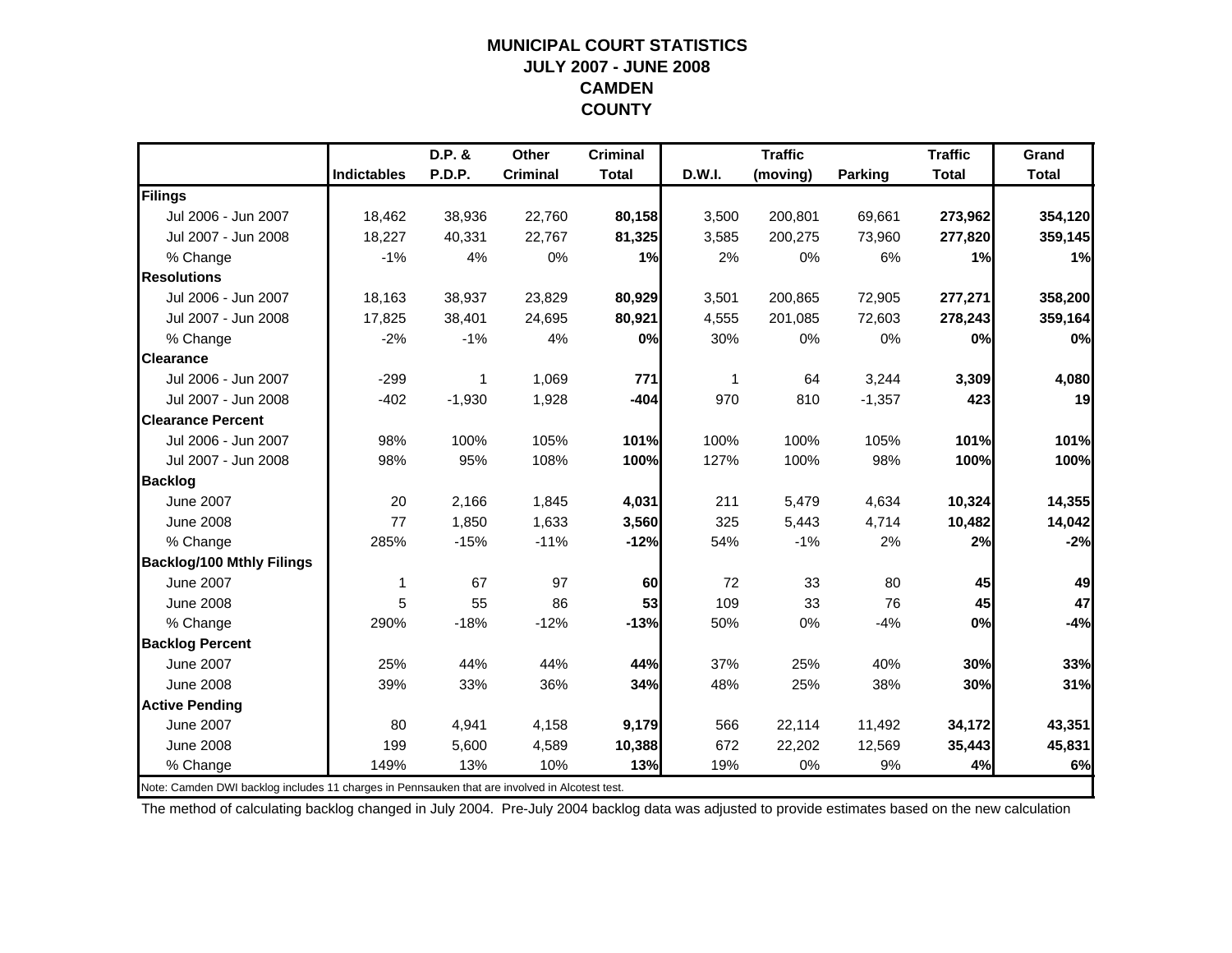### **MUNICIPAL COURT STATISTICSJULY 2007 - JUNE 2008 CAPE MAY COUNTY**

|                                  |                    | D.P. & | Other           | <b>Criminal</b> |        | <b>Traffic</b> |                | <b>Traffic</b> | Grand        |
|----------------------------------|--------------------|--------|-----------------|-----------------|--------|----------------|----------------|----------------|--------------|
|                                  | <b>Indictables</b> | P.D.P. | <b>Criminal</b> | <b>Total</b>    | D.W.I. | (moving)       | <b>Parking</b> | <b>Total</b>   | <b>Total</b> |
| Filings                          |                    |        |                 |                 |        |                |                |                |              |
| Jul 2006 - Jun 2007              | 3,409              | 6,369  | 6,839           | 16,617          | 923    | 29,272         | 41,468         | 71,663         | 88,280       |
| Jul 2007 - Jun 2008              | 3,735              | 6,727  | 6,722           | 17,184          | 1,030  | 28,546         | 40,339         | 69,915         | 87,099       |
| % Change                         | 10%                | 6%     | $-2%$           | 3%              | 12%    | $-2%$          | $-3%$          | $-2%$          | $-1%$        |
| <b>Resolutions</b>               |                    |        |                 |                 |        |                |                |                |              |
| Jul 2006 - Jun 2007              | 3,357              | 6,002  | 6,918           | 16,277          | 907    | 29,435         | 40,847         | 71,189         | 87,466       |
| Jul 2007 - Jun 2008              | 3,650              | 5,998  | 7,004           | 16,652          | 1,164  | 28,375         | 41,548         | 71,087         | 87,739       |
| % Change                         | 9%                 | 0%     | 1%              | 2%              | 28%    | $-4%$          | 2%             | 0%             | 0%           |
| <b>Clearance</b>                 |                    |        |                 |                 |        |                |                |                |              |
| Jul 2006 - Jun 2007              | $-52$              | $-367$ | 79              | $-340$          | $-16$  | 163            | $-621$         | $-474$         | $-814$       |
| Jul 2007 - Jun 2008              | $-85$              | $-729$ | 282             | $-532$          | 134    | $-171$         | 1,209          | 1,172          | 640          |
| <b>Clearance Percent</b>         |                    |        |                 |                 |        |                |                |                |              |
| Jul 2006 - Jun 2007              | 98%                | 94%    | 101%            | 98%             | 98%    | 101%           | 99%            | 99%            | 99%          |
| Jul 2007 - Jun 2008              | 98%                | 89%    | 104%            | 97%             | 113%   | 99%            | 103%           | 102%           | 101%         |
| <b>Backlog</b>                   |                    |        |                 |                 |        |                |                |                |              |
| <b>June 2007</b>                 | 0                  | 299    | 131             | 430             | 66     | 626            | 5,974          | 6,666          | 7,096        |
| <b>June 2008</b>                 | 1                  | 245    | 100             | 346             | 82     | 688            | 3,466          | 4,236          | 4,582        |
| % Change                         |                    | $-18%$ | $-24%$          | $-20%$          | 24%    | 10%            | $-42%$         | $-36%$         | $-35%$       |
| <b>Backlog/100 Mthly Filings</b> |                    |        |                 |                 |        |                |                |                |              |
| <b>June 2007</b>                 | $\pmb{0}$          | 56     | 23              | 31              | 86     | 26             | 173            | 112            | 96           |
| <b>June 2008</b>                 | $\Omega$           | 44     | 18              | 24              | 96     | 29             | 103            | 73             | 63           |
| % Change                         |                    | $-22%$ | $-22%$          | $-22%$          | 11%    | 13%            | $-40%$         | $-35%$         | $-35%$       |
| <b>Backlog Percent</b>           |                    |        |                 |                 |        |                |                |                |              |
| <b>June 2007</b>                 | 0%                 | 34%    | 12%             | 22%             | 34%    | 18%            | 51%            | 43%            | 41%          |
| <b>June 2008</b>                 | 7%                 | 26%    | 8%              | 16%             | 36%    | 18%            | 35%            | 30%            | 28%          |
| <b>Active Pending</b>            |                    |        |                 |                 |        |                |                |                |              |
| <b>June 2007</b>                 | $\overline{7}$     | 891    | 1,068           | 1,966           | 195    | 3,466          | 11,733         | 15,394         | 17,360       |
| <b>June 2008</b>                 | 15                 | 925    | 1,249           | 2,189           | 225    | 3,736          | 10,001         | 13,962         | 16,151       |
| % Change                         | 114%               | 4%     | 17%             | 11%             | 15%    | 8%             | $-15%$         | $-9%$          | $-7%$        |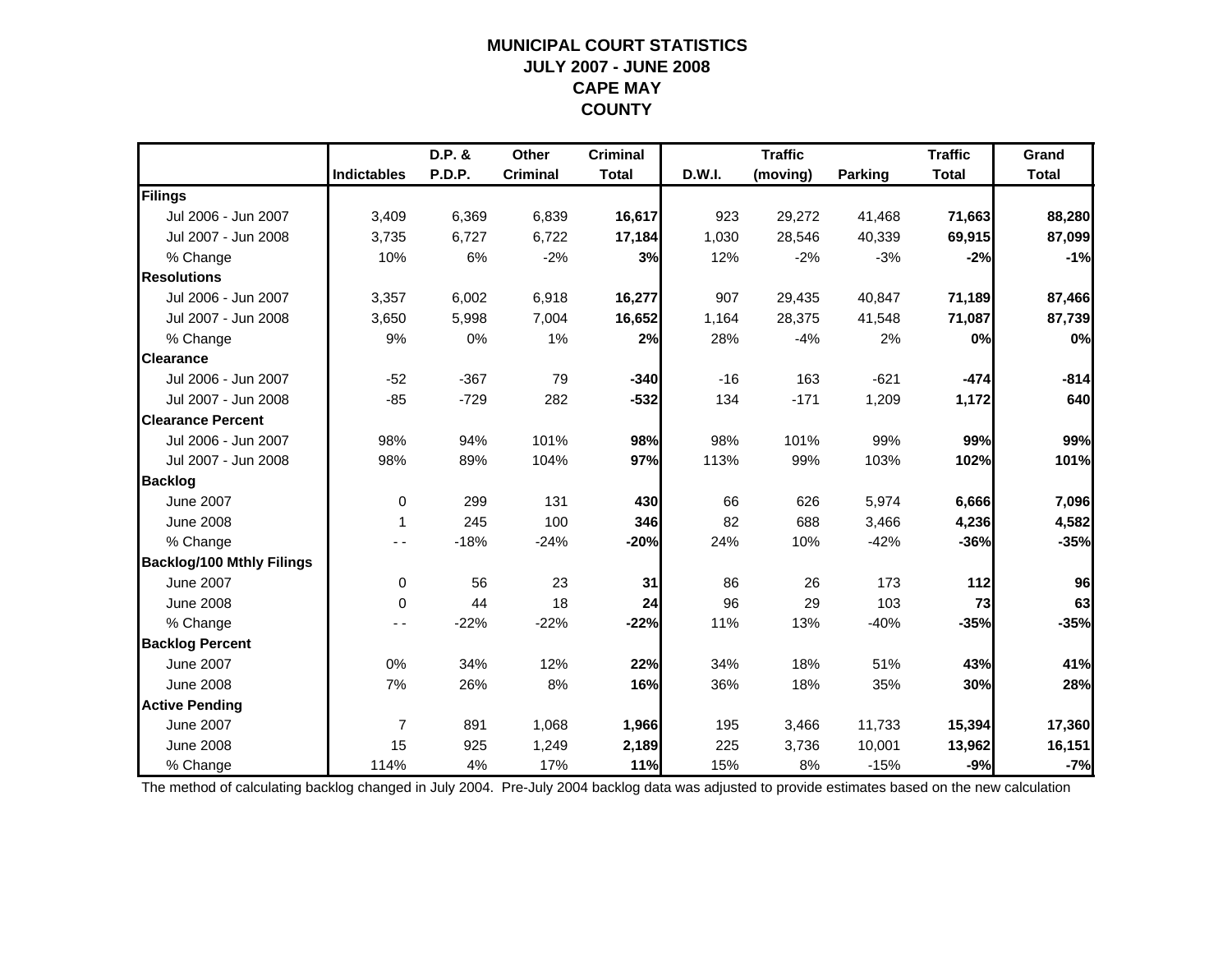### **MUNICIPAL COURT STATISTICSJULY 2007 - JUNE 2008 CUMBERLAND COUNTY**

|                                  |                    | D.P. &   | Other           | <b>Criminal</b> |        | <b>Traffic</b> |                | <b>Traffic</b> | Grand        |
|----------------------------------|--------------------|----------|-----------------|-----------------|--------|----------------|----------------|----------------|--------------|
|                                  | <b>Indictables</b> | P.D.P.   | <b>Criminal</b> | <b>Total</b>    | D.W.I. | (moving)       | <b>Parking</b> | <b>Total</b>   | <b>Total</b> |
| Filings                          |                    |          |                 |                 |        |                |                |                |              |
| Jul 2006 - Jun 2007              | 6,933              | 15,583   | 7,153           | 29,669          | 1,048  | 46,339         | 6,107          | 53,494         | 83,163       |
| Jul 2007 - Jun 2008              | 7.446              | 15,985   | 6,305           | 29,736          | 1,047  | 38,265         | 7,798          | 47,110         | 76,846       |
| % Change                         | 7%                 | 3%       | $-12%$          | 0%              | 0%     | $-17%$         | 28%            | $-12%$         | $-8%$        |
| <b>Resolutions</b>               |                    |          |                 |                 |        |                |                |                |              |
| Jul 2006 - Jun 2007              | 6,888              | 13,431   | 6,694           | 27,013          | 1,036  | 46,526         | 5,765          | 53,327         | 80,340       |
| Jul 2007 - Jun 2008              | 7,363              | 14,944   | 7,200           | 29,507          | 1,346  | 38,793         | 7,841          | 47,980         | 77,487       |
| % Change                         | 7%                 | 11%      | 8%              | 9%              | 30%    | $-17%$         | 36%            | $-10%$         | $-4%$        |
| <b>Clearance</b>                 |                    |          |                 |                 |        |                |                |                |              |
| Jul 2006 - Jun 2007              | $-45$              | $-2,152$ | $-459$          | $-2,656$        | $-12$  | 187            | $-342$         | $-167$         | $-2,823$     |
| Jul 2007 - Jun 2008              | $-83$              | $-1,041$ | 895             | $-229$          | 299    | 528            | 43             | 870            | 641          |
| <b>Clearance Percent</b>         |                    |          |                 |                 |        |                |                |                |              |
| Jul 2006 - Jun 2007              | 99%                | 86%      | 94%             | 91%             | 99%    | 100%           | 94%            | 100%           | 97%          |
| Jul 2007 - Jun 2008              | 99%                | 93%      | 114%            | 99%             | 129%   | 101%           | 101%           | 102%           | 101%         |
| <b>Backlog</b>                   |                    |          |                 |                 |        |                |                |                |              |
| <b>June 2007</b>                 | $\mathbf 1$        | 1,454    | 726             | 2,181           | 78     | 1,362          | 830            | 2,270          | 4,451        |
| <b>June 2008</b>                 | 3                  | 1,322    | 910             | 2,235           | 100    | 1,482          | 997            | 2,579          | 4,814        |
| % Change                         | 200%               | $-9%$    | 25%             | 2%              | 28%    | 9%             | 20%            | 14%            | 8%           |
| <b>Backlog/100 Mthly Filings</b> |                    |          |                 |                 |        |                |                |                |              |
| <b>June 2007</b>                 | 0                  | 112      | 122             | 88              | 89     | 35             | 163            | 51             | 64           |
| <b>June 2008</b>                 | $\Omega$           | 99       | 173             | 90              | 115    | 46             | 153            | 66             | 75           |
| % Change                         | 179%               | $-11%$   | 42%             | 2%              | 28%    | 32%            | $-6%$          | 29%            | 17%          |
| <b>Backlog Percent</b>           |                    |          |                 |                 |        |                |                |                |              |
| <b>June 2007</b>                 | 4%                 | 50%      | 47%             | 49%             | 42%    | 26%            | 59%            | 34%            | 40%          |
| <b>June 2008</b>                 | 5%                 | 52%      | 54%             | 53%             | 56%    | 31%            | 60%            | 39%            | 44%          |
| <b>Active Pending</b>            |                    |          |                 |                 |        |                |                |                |              |
| <b>June 2007</b>                 | 26                 | 2,895    | 1,558           | 4,479           | 185    | 5,161          | 1,399          | 6,745          | 11,224       |
| <b>June 2008</b>                 | 59                 | 2,524    | 1,672           | 4,255           | 178    | 4,763          | 1,651          | 6,592          | 10,847       |
| % Change                         | 127%               | $-13%$   | 7%              | $-5%$           | $-4%$  | $-8%$          | 18%            | $-2%$          | $-3%$        |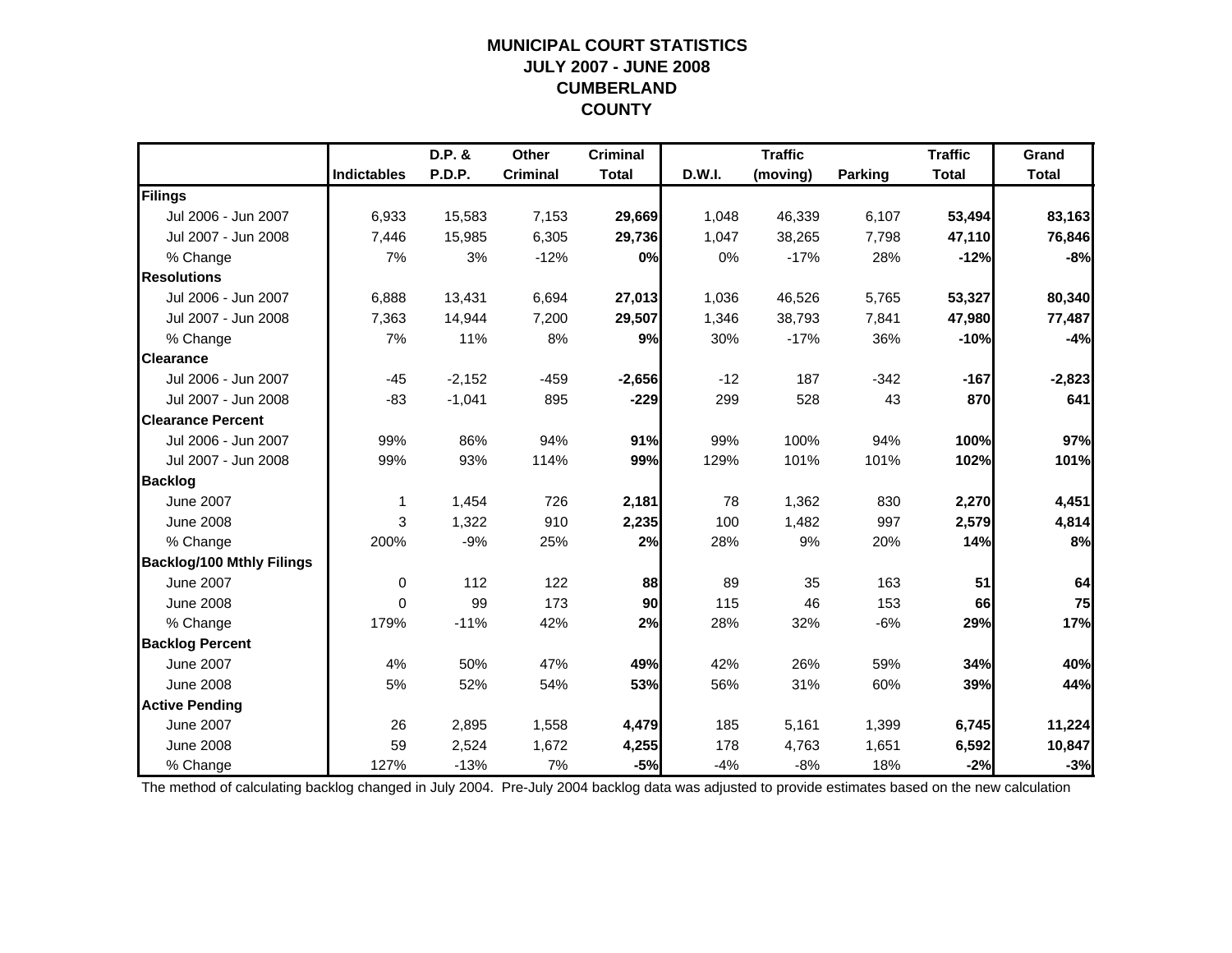### **MUNICIPAL COURT STATISTICSJULY 2007 - JUNE 2008 ESSEX COUNTY**

|                                  |                    | D.P. &   | Other           | <b>Criminal</b> |               | <b>Traffic</b> |                | <b>Traffic</b> | Grand        |
|----------------------------------|--------------------|----------|-----------------|-----------------|---------------|----------------|----------------|----------------|--------------|
|                                  | <b>Indictables</b> | P.D.P.   | <b>Criminal</b> | <b>Total</b>    | <b>D.W.I.</b> | (moving)       | <b>Parking</b> | <b>Total</b>   | <b>Total</b> |
| Filings                          |                    |          |                 |                 |               |                |                |                |              |
| Jul 2006 - Jun 2007              | 37,359             | 45,956   | 60,252          | 143,567         | 1,379         | 259,081        | 518,198        | 778,658        | 922,225      |
| Jul 2007 - Jun 2008              | 32,888             | 47.697   | 99,795          | 180,380         | 1,387         | 259,106        | 572,974        | 833,467        | 1,013,847    |
| % Change                         | $-12%$             | 4%       | 66%             | 26%             | 1%            | 0%             | 11%            | 7%             | 10%          |
| <b>Resolutions</b>               |                    |          |                 |                 |               |                |                |                |              |
| Jul 2006 - Jun 2007              | 36,690             | 47,590   | 45,458          | 129,738         | 1,359         | 261,830        | 552,923        | 816,112        | 945,850      |
| Jul 2007 - Jun 2008              | 32,359             | 43,706   | 70,090          | 146,155         | 1,434         | 259,121        | 590,210        | 850,765        | 996,920      |
| % Change                         | $-12%$             | $-8%$    | 54%             | 13%             | 6%            | $-1%$          | 7%             | 4%             | <b>5%</b>    |
| <b>Clearance</b>                 |                    |          |                 |                 |               |                |                |                |              |
| Jul 2006 - Jun 2007              | $-669$             | 1,634    | $-14,794$       | $-13,829$       | $-20$         | 2,749          | 34,725         | 37,454         | 23,625       |
| Jul 2007 - Jun 2008              | $-529$             | $-3,991$ | $-29,705$       | $-34,225$       | 47            | 15             | 17,236         | 17,298         | $-16,927$    |
| <b>Clearance Percent</b>         |                    |          |                 |                 |               |                |                |                |              |
| Jul 2006 - Jun 2007              | 98%                | 104%     | 75%             | 90%             | 99%           | 101%           | 107%           | 105%           | 103%         |
| Jul 2007 - Jun 2008              | 98%                | 92%      | 70%             | 81%             | 103%          | 100%           | 103%           | 102%           | 98%          |
| <b>Backlog</b>                   |                    |          |                 |                 |               |                |                |                |              |
| <b>June 2007</b>                 | 15                 | 2,250    | 4,747           | 7,012           | 69            | 3,380          | 36,723         | 40,172         | 47,184       |
| <b>June 2008</b>                 | 6                  | 3,371    | 5,829           | 9,206           | 63            | 2,654          | 31,786         | 34,503         | 43,709       |
| % Change                         | $-60%$             | 50%      | 23%             | 31%             | $-9%$         | $-21%$         | $-13%$         | $-14%$         | $-7%$        |
| <b>Backlog/100 Mthly Filings</b> |                    |          |                 |                 |               |                |                |                |              |
| <b>June 2007</b>                 | 0                  | 59       | 95              | 59              | 60            | 16             | 85             | 62             | 61           |
| <b>June 2008</b>                 | $\Omega$           | 85       | 70              | 61              | 55            | 12             | 67             | 50             | 52           |
| % Change                         | $-55%$             | 44%      | $-26%$          | 4%              | $-9%$         | $-21%$         | $-22%$         | $-20%$         | $-16%$       |
| <b>Backlog Percent</b>           |                    |          |                 |                 |               |                |                |                |              |
| <b>June 2007</b>                 | 25%                | 46%      | 41%             | 42%             | 30%           | 17%            | 46%            | 40%            | 40%          |
| <b>June 2008</b>                 | 10%                | 46%      | 53%             | 50%             | 34%           | 14%            | 43%            | 37%            | 39%          |
| <b>Active Pending</b>            |                    |          |                 |                 |               |                |                |                |              |
| <b>June 2007</b>                 | 60                 | 4,888    | 11,632          | 16,580          | 229           | 20,459         | 79,772         | 100,460        | 117,040      |
| <b>June 2008</b>                 | 62                 | 7,351    | 11,090          | 18,503          | 188           | 19,250         | 74,469         | 93,907         | 112,410      |
| % Change                         | 3%                 | 50%      | $-5%$           | 12%             | $-18%$        | $-6%$          | $-7%$          | $-7%$          | $-4%$        |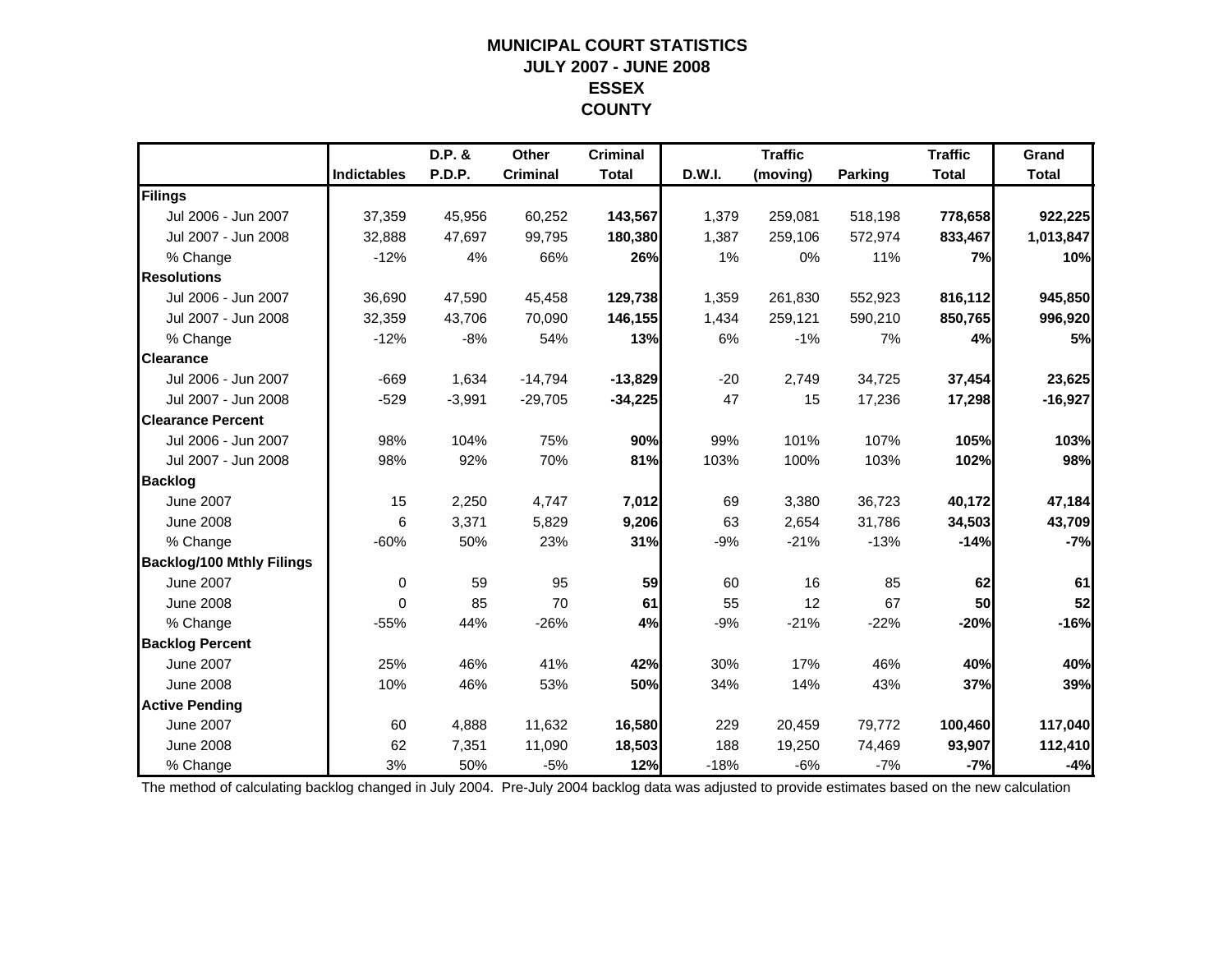### **MUNICIPAL COURT STATISTICSJULY 2007 - JUNE 2008 GLOUCESTER COUNTY**

|                                  |                    | D.P. &   | Other           | <b>Criminal</b> |        | <b>Traffic</b> |                | <b>Traffic</b> | Grand        |
|----------------------------------|--------------------|----------|-----------------|-----------------|--------|----------------|----------------|----------------|--------------|
|                                  | <b>Indictables</b> | P.D.P.   | <b>Criminal</b> | <b>Total</b>    | D.W.I. | (moving)       | <b>Parking</b> | <b>Total</b>   | <b>Total</b> |
| Filings                          |                    |          |                 |                 |        |                |                |                |              |
| Jul 2006 - Jun 2007              | 6,230              | 19,893   | 4,918           | 31,041          | 1,755  | 97,630         | 7,933          | 107,318        | 138,359      |
| Jul 2007 - Jun 2008              | 6,836              | 21,435   | 5,506           | 33,777          | 1,679  | 98,868         | 8,800          | 109,347        | 143,124      |
| % Change                         | 10%                | 8%       | 12%             | 9%              | $-4%$  | 1%             | 11%            | 2%             | 3%           |
| <b>Resolutions</b>               |                    |          |                 |                 |        |                |                |                |              |
| Jul 2006 - Jun 2007              | 6,171              | 18,849   | 6,721           | 31,741          | 1,701  | 95,948         | 7,903          | 105,552        | 137,293      |
| Jul 2007 - Jun 2008              | 6.775              | 20,344   | 7,347           | 34,466          | 2,128  | 99,827         | 8,554          | 110,509        | 144,975      |
| % Change                         | 10%                | 8%       | 9%              | 9%              | 25%    | 4%             | 8%             | 5%             | 6%           |
| <b>Clearance</b>                 |                    |          |                 |                 |        |                |                |                |              |
| Jul 2006 - Jun 2007              | $-59$              | $-1,044$ | 1,803           | 700             | $-54$  | $-1,682$       | $-30$          | $-1,766$       | $-1,066$     |
| Jul 2007 - Jun 2008              | $-61$              | $-1,091$ | 1,841           | 689             | 449    | 959            | $-246$         | 1,162          | 1,851        |
| <b>Clearance Percent</b>         |                    |          |                 |                 |        |                |                |                |              |
| Jul 2006 - Jun 2007              | 99%                | 95%      | 137%            | 102%            | 97%    | 98%            | 100%           | 98%            | 99%          |
| Jul 2007 - Jun 2008              | 99%                | 95%      | 133%            | 102%            | 127%   | 101%           | 97%            | 101%           | 101%         |
| <b>Backlog</b>                   |                    |          |                 |                 |        |                |                |                |              |
| <b>June 2007</b>                 | $\mathbf 0$        | 1,348    | 204             | 1,552           | 109    | 2,407          | 573            | 3,089          | 4,641        |
| <b>June 2008</b>                 | 2                  | 1,426    | 252             | 1,680           | 118    | 2,173          | 751            | 3,042          | 4,722        |
| % Change                         |                    | 6%       | 24%             | 8%              | 8%     | $-10%$         | 31%            | $-2%$          | 2%           |
| <b>Backlog/100 Mthly Filings</b> |                    |          |                 |                 |        |                |                |                |              |
| <b>June 2007</b>                 | 0                  | 81       | 50              | 60              | 75     | 30             | 87             | 35             | 40           |
| <b>June 2008</b>                 | 0                  | 80       | 55              | 60              | 84     | 26             | 102            | 33             | 40           |
| % Change                         |                    | $-2%$    | 10%             | $-1%$           | 13%    | $-11%$         | 18%            | $-3%$          | $-2%$        |
| <b>Backlog Percent</b>           |                    |          |                 |                 |        |                |                |                |              |
| <b>June 2007</b>                 | 0%                 | 47%      | 28%             | 43%             | 38%    | 21%            | 50%            | 24%            | 28%          |
| <b>June 2008</b>                 | 29%                | 45%      | 31%             | 42%             | 40%    | 20%            | 57%            | 24%            | 29%          |
| <b>Active Pending</b>            |                    |          |                 |                 |        |                |                |                |              |
| <b>June 2007</b>                 | 23                 | 2,872    | 727             | 3,622           | 290    | 11,608         | 1,152          | 13,050         | 16,672       |
| <b>June 2008</b>                 | $\overline{7}$     | 3,147    | 824             | 3,978           | 295    | 10,942         | 1,318          | 12,555         | 16,533       |
| % Change                         | $-70%$             | 10%      | 13%             | 10%             | 2%     | $-6%$          | 14%            | $-4%$          | $-1%$        |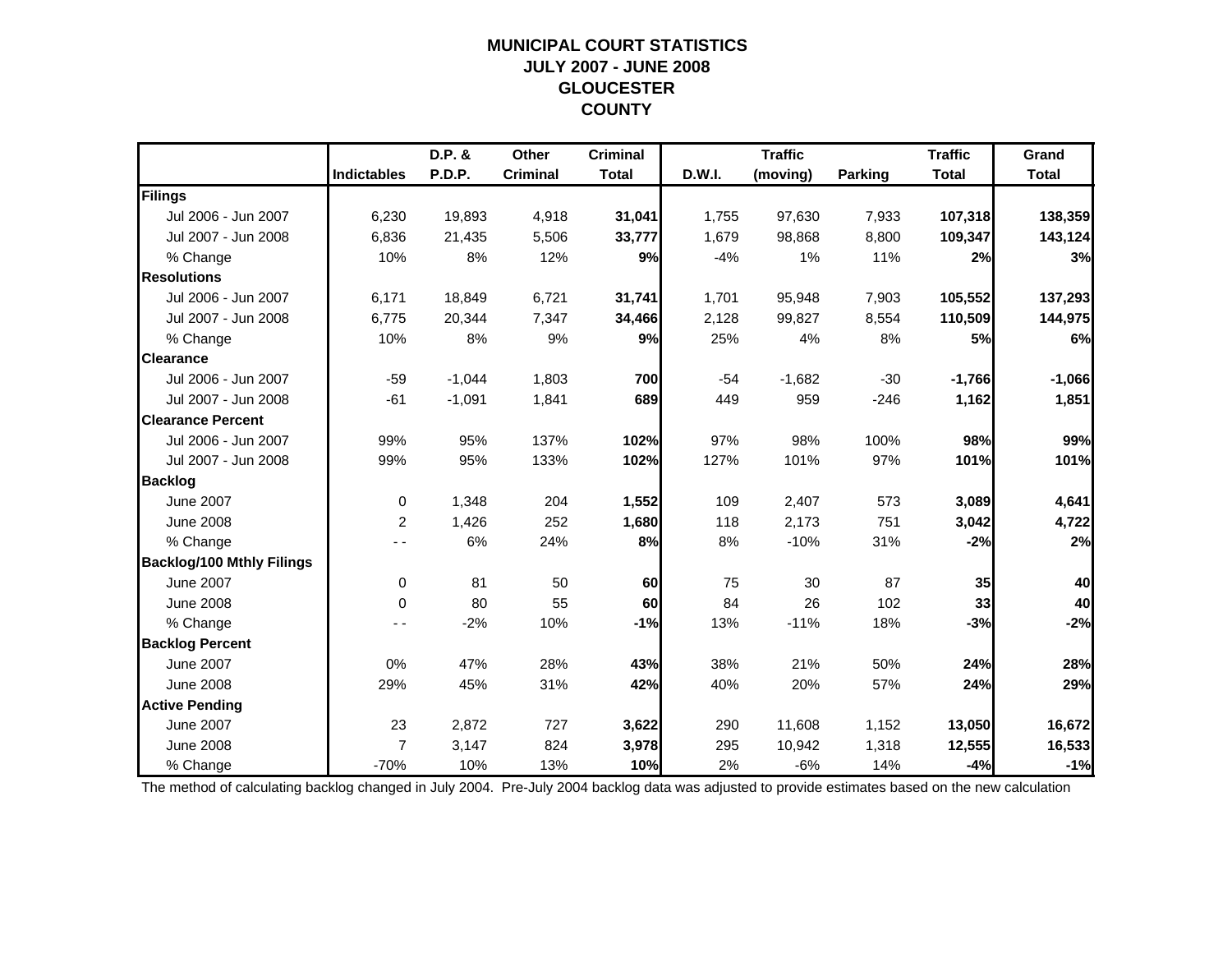### **MUNICIPAL COURT STATISTICSJULY 2007 - JUNE 2008 HUDSON COUNTY**

|                                  |                    | D.P. &   | Other           | <b>Criminal</b> |                | <b>Traffic</b> |           | <b>Traffic</b> | Grand        |
|----------------------------------|--------------------|----------|-----------------|-----------------|----------------|----------------|-----------|----------------|--------------|
|                                  | <b>Indictables</b> | P.D.P.   | <b>Criminal</b> | <b>Total</b>    | <b>D.W.I.</b>  | (moving)       | Parking   | <b>Total</b>   | <b>Total</b> |
| Filings                          |                    |          |                 |                 |                |                |           |                |              |
| Jul 2006 - Jun 2007              | 15,580             | 28,026   | 36,528          | 80,134          | 1,036          | 121,893        | 1,017,359 | 1,140,288      | 1,220,422    |
| Jul 2007 - Jun 2008              | 17,528             | 26,626   | 37,570          | 81,724          | 1,085          | 137,482        | 967,600   | 1,106,167      | 1,187,891    |
| % Change                         | 13%                | $-5%$    | 3%              | 2%              | 5%             | 13%            | $-5%$     | $-3%$          | $-3%$        |
| <b>Resolutions</b>               |                    |          |                 |                 |                |                |           |                |              |
| Jul 2006 - Jun 2007              | 15,291             | 25,038   | 31,726          | 72,055          | 1,051          | 121,636        | 1,026,434 | 1,149,121      | 1,221,176    |
| Jul 2007 - Jun 2008              | 17,183             | 23,463   | 30,594          | 71,240          | 1.092          | 135,809        | 965,545   | 1,102,446      | 1,173,686    |
| % Change                         | 12%                | $-6%$    | $-4%$           | $-1%$           | 4%             | 12%            | $-6%$     | $-4%$          | $-4%$        |
| <b>Clearance</b>                 |                    |          |                 |                 |                |                |           |                |              |
| Jul 2006 - Jun 2007              | $-289$             | $-2,988$ | $-4,802$        | $-8,079$        | 15             | $-257$         | 9,075     | 8,833          | 754          |
| Jul 2007 - Jun 2008              | $-345$             | $-3,163$ | $-6,976$        | $-10,484$       | $\overline{7}$ | $-1,673$       | $-2,055$  | $-3,721$       | $-14,205$    |
| <b>Clearance Percent</b>         |                    |          |                 |                 |                |                |           |                |              |
| Jul 2006 - Jun 2007              | 98%                | 89%      | 87%             | 90%             | 101%           | 100%           | 101%      | 101%           | 100%         |
| Jul 2007 - Jun 2008              | 98%                | 88%      | 81%             | 87%             | 101%           | 99%            | 100%      | 100%           | 99%          |
| <b>Backlog</b>                   |                    |          |                 |                 |                |                |           |                |              |
| <b>June 2007</b>                 | $\overline{2}$     | 2,202    | 986             | 3,190           | 54             | 4,097          | 148,099   | 152,250        | 155,440      |
| <b>June 2008</b>                 | 9                  | 1,829    | 5,466           | 7,304           | 41             | 4,279          | 172,642   | 176,962        | 184,266      |
| % Change                         | 350%               | $-17%$   | 454%            | 129%            | $-24%$         | 4%             | 17%       | 16%            | 19%          |
| <b>Backlog/100 Mthly Filings</b> |                    |          |                 |                 |                |                |           |                |              |
| <b>June 2007</b>                 | $\mathbf 0$        | 94       | 32              | 48              | 63             | 40             | 175       | 160            | 153          |
| <b>June 2008</b>                 | 1                  | 82       | 175             | 107             | 45             | 37             | 214       | 192            | 186          |
| % Change                         | 300%               | $-13%$   | 439%            | 125%            | $-28%$         | $-7%$          | 23%       | 20%            | 22%          |
| <b>Backlog Percent</b>           |                    |          |                 |                 |                |                |           |                |              |
| <b>June 2007</b>                 | 7%                 | 54%      | 24%             | 39%             | 33%            | 30%            | 64%       | 62%            | 61%          |
| <b>June 2008</b>                 | 18%                | 53%      | 58%             | 56%             | 27%            | 28%            | 70%       | 68%            | 67%          |
| <b>Active Pending</b>            |                    |          |                 |                 |                |                |           |                |              |
| <b>June 2007</b>                 | 29                 | 4.049    | 4,039           | 8,117           | 164            | 13,773         | 230,961   | 244,898        | 253,015      |
| <b>June 2008</b>                 | 51                 | 3,473    | 9,460           | 12,984          | 154            | 15,266         | 244,902   | 260,322        | 273,306      |
| % Change                         | 76%                | $-14%$   | 134%            | 60%             | $-6%$          | 11%            | 6%        | 6%             | 8%           |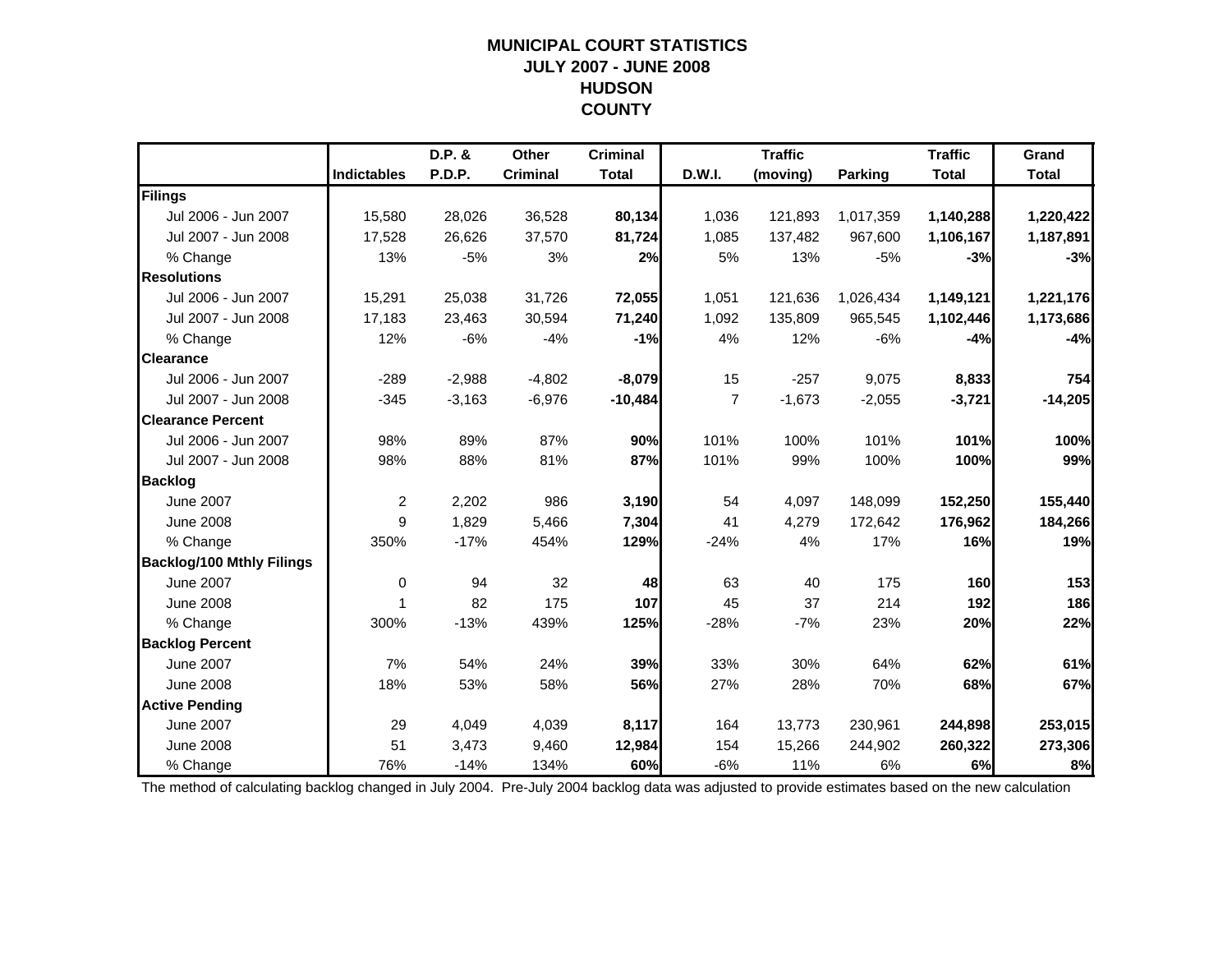### **MUNICIPAL COURT STATISTICSJULY 2007 - JUNE 2008 HUNTERDON COUNTY**

|                                  |                    | D.P. & | Other           | <b>Criminal</b> |        | <b>Traffic</b> |                | <b>Traffic</b> | Grand        |
|----------------------------------|--------------------|--------|-----------------|-----------------|--------|----------------|----------------|----------------|--------------|
|                                  | <b>Indictables</b> | P.D.P. | <b>Criminal</b> | <b>Total</b>    | D.W.I. | (moving)       | <b>Parking</b> | <b>Total</b>   | <b>Total</b> |
| Filings                          |                    |        |                 |                 |        |                |                |                |              |
| Jul 2006 - Jun 2007              | 1,346              | 3,429  | 1,862           | 6,637           | 842    | 46,709         | 8,524          | 56,075         | 62,712       |
| Jul 2007 - Jun 2008              | 1,509              | 3,647  | 1,524           | 6,680           | 927    | 47,300         | 8,716          | 56,943         | 63,623       |
| % Change                         | 12%                | 6%     | $-18%$          | 1%              | 10%    | 1%             | 2%             | 2%             | 1%           |
| <b>Resolutions</b>               |                    |        |                 |                 |        |                |                |                |              |
| Jul 2006 - Jun 2007              | 1,324              | 2,575  | 2,051           | 5,950           | 796    | 46,452         | 8,544          | 55,792         | 61,742       |
| Jul 2007 - Jun 2008              | 1,471              | 2,715  | 1,686           | 5,872           | 1,007  | 46,824         | 8,787          | 56,618         | 62,490       |
| % Change                         | 11%                | 5%     | $-18%$          | $-1%$           | 27%    | 1%             | 3%             | 1%             | 1%           |
| <b>Clearance</b>                 |                    |        |                 |                 |        |                |                |                |              |
| Jul 2006 - Jun 2007              | $-22$              | $-854$ | 189             | $-687$          | $-46$  | $-257$         | 20             | $-283$         | $-970$       |
| Jul 2007 - Jun 2008              | $-38$              | $-932$ | 162             | $-808$          | 80     | $-476$         | 71             | $-325$         | $-1,133$     |
| <b>Clearance Percent</b>         |                    |        |                 |                 |        |                |                |                |              |
| Jul 2006 - Jun 2007              | 98%                | 75%    | 110%            | 90%             | 95%    | 99%            | 100%           | 99%            | 98%          |
| Jul 2007 - Jun 2008              | 97%                | 74%    | 111%            | 88%             | 109%   | 99%            | 101%           | 99%            | 98%          |
| <b>Backlog</b>                   |                    |        |                 |                 |        |                |                |                |              |
| <b>June 2007</b>                 | $\mathbf 0$        | 385    | 143             | 528             | 104    | 2,076          | 1,078          | 3,258          | 3,786        |
| <b>June 2008</b>                 | 10                 | 447    | 173             | 630             | 158    | 2,324          | 975            | 3,457          | 4,087        |
| % Change                         | - -                | 16%    | 21%             | 19%             | 52%    | 12%            | $-10%$         | 6%             | 8%           |
| <b>Backlog/100 Mthly Filings</b> |                    |        |                 |                 |        |                |                |                |              |
| <b>June 2007</b>                 | 0                  | 135    | 92              | 95              | 148    | 53             | 152            | 70             | 72           |
| <b>June 2008</b>                 | 8                  | 147    | 136             | 113             | 205    | 59             | 134            | 73             | 77           |
| % Change                         |                    | 9%     | 48%             | 19%             | 38%    | 11%            | $-12%$         | 4%             | 6%           |
| <b>Backlog Percent</b>           |                    |        |                 |                 |        |                |                |                |              |
| <b>June 2007</b>                 | 0%                 | 50%    | 57%             | 51%             | 46%    | 36%            | 66%            | 42%            | 43%          |
| <b>June 2008</b>                 | 43%                | 55%    | 62%             | 56%             | 55%    | 38%            | 63%            | 43%            | 45%          |
| <b>Active Pending</b>            |                    |        |                 |                 |        |                |                |                |              |
| <b>June 2007</b>                 | 8                  | 767    | 251             | 1,026           | 225    | 5,818          | 1,641          | 7,684          | 8,710        |
| <b>June 2008</b>                 | 23                 | 815    | 281             | 1,119           | 288    | 6,181          | 1,540          | 8,009          | 9,128        |
| % Change                         | 188%               | 6%     | 12%             | 9%              | 28%    | 6%             | $-6%$          | 4%             | 5%           |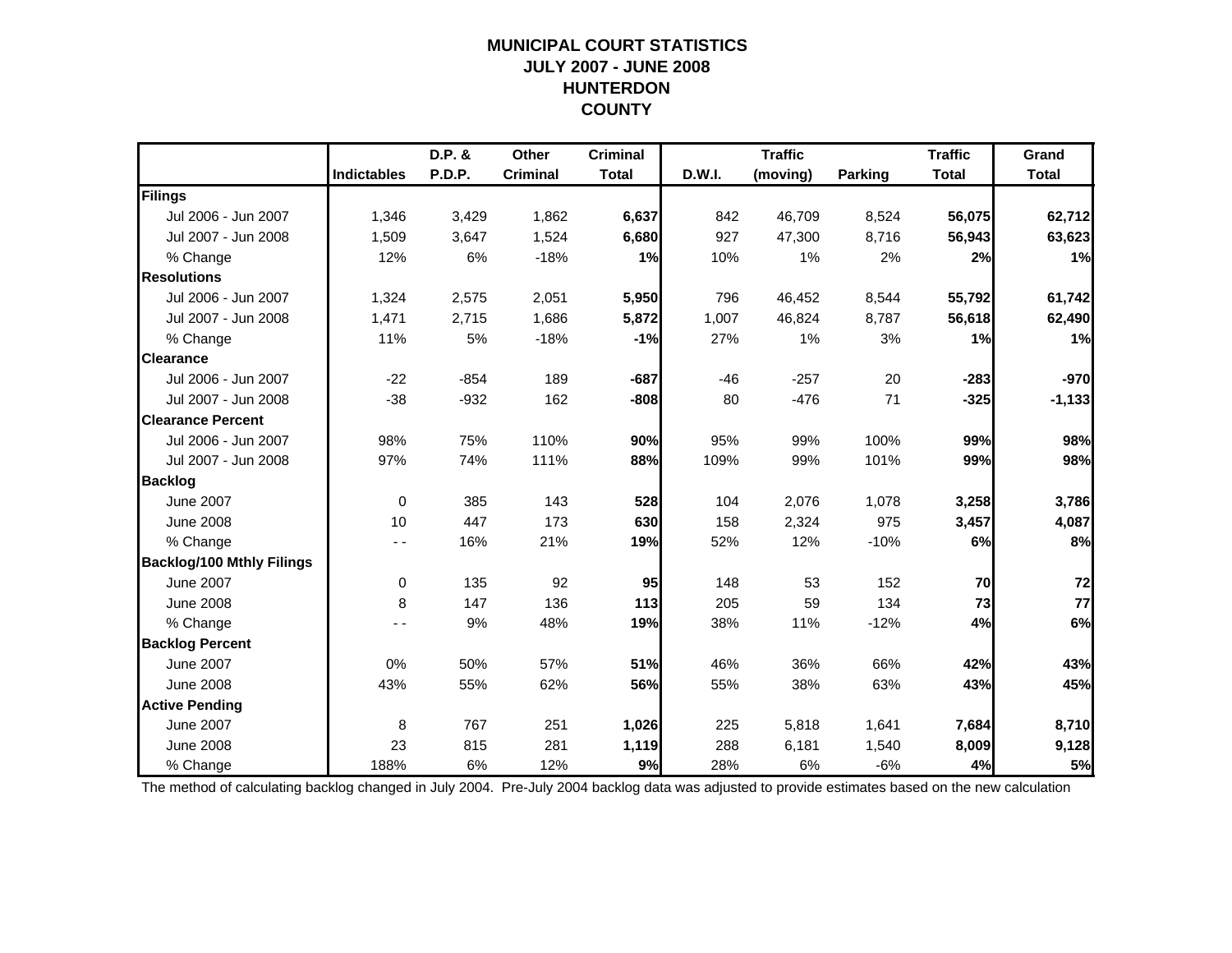### **MUNICIPAL COURT STATISTICSJULY 2007 - JUNE 2008 MERCER COUNTY**

|                                  |                    | D.P. &        | Other           | <b>Criminal</b> |        | <b>Traffic</b> |                | <b>Traffic</b> | Grand        |
|----------------------------------|--------------------|---------------|-----------------|-----------------|--------|----------------|----------------|----------------|--------------|
|                                  | <b>Indictables</b> | <b>P.D.P.</b> | <b>Criminal</b> | <b>Total</b>    | D.W.I. | (moving)       | <b>Parking</b> | <b>Total</b>   | <b>Total</b> |
| Filings                          |                    |               |                 |                 |        |                |                |                |              |
| Jul 2006 - Jun 2007              | 8,768              | 15,645        | 8,657           | 33,070          | 1,579  | 124,833        | 76,788         | 203,200        | 236,270      |
| Jul 2007 - Jun 2008              | 9,283              | 16,743        | 11,527          | 37,553          | 1,715  | 134,168        | 76,173         | 212,056        | 249,609      |
| % Change                         | 6%                 | 7%            | 33%             | 14%             | 9%     | 7%             | $-1%$          | 4%             | 6%           |
| <b>Resolutions</b>               |                    |               |                 |                 |        |                |                |                |              |
| Jul 2006 - Jun 2007              | 8,504              | 14,913        | 8,545           | 31,962          | 1,498  | 121,378        | 76,434         | 199,310        | 231,272      |
| Jul 2007 - Jun 2008              | 9,090              | 14,661        | 10,210          | 33,961          | 1,816  | 129,916        | 77,274         | 209,006        | 242,967      |
| % Change                         | 7%                 | $-2%$         | 19%             | 6%              | 21%    | 7%             | 1%             | 5%             | 5%           |
| <b>Clearance</b>                 |                    |               |                 |                 |        |                |                |                |              |
| Jul 2006 - Jun 2007              | $-264$             | $-732$        | $-112$          | $-1,108$        | $-81$  | $-3,455$       | $-354$         | $-3,890$       | $-4,998$     |
| Jul 2007 - Jun 2008              | $-193$             | $-2,082$      | $-1,317$        | $-3,592$        | 101    | $-4,252$       | 1,101          | $-3,050$       | $-6,642$     |
| <b>Clearance Percent</b>         |                    |               |                 |                 |        |                |                |                |              |
| Jul 2006 - Jun 2007              | 97%                | 95%           | 99%             | 97%             | 95%    | 97%            | 100%           | 98%            | 98%          |
| Jul 2007 - Jun 2008              | 98%                | 88%           | 89%             | 90%             | 106%   | 97%            | 101%           | 99%            | 97%          |
| <b>Backlog</b>                   |                    |               |                 |                 |        |                |                |                |              |
| <b>June 2007</b>                 | 10                 | 2,986         | 670             | 3,666           | 120    | 7,746          | 16,186         | 24,052         | 27,718       |
| <b>June 2008</b>                 | 6                  | 4,484         | 1,172           | 5,662           | 217    | 11,523         | 16,252         | 27,992         | 33,654       |
| % Change                         | $-40%$             | 50%           | 75%             | 54%             | 81%    | 49%            | 0%             | 16%            | 21%          |
| <b>Backlog/100 Mthly Filings</b> |                    |               |                 |                 |        |                |                |                |              |
| <b>June 2007</b>                 | 1                  | 229           | 93              | 133             | 91     | 74             | 253            | 142            | 141          |
| <b>June 2008</b>                 | 1                  | 321           | 122             | 181             | 152    | 103            | 256            | 158            | 162          |
| % Change                         | $-43%$             | 40%           | 31%             | 36%             | 66%    | 38%            | 1%             | 12%            | 15%          |
| <b>Backlog Percent</b>           |                    |               |                 |                 |        |                |                |                |              |
| <b>June 2007</b>                 | 10%                | 66%           | 36%             | 56%             | 40%    | 39%            | 72%            | 56%            | 56%          |
| <b>June 2008</b>                 | 6%                 | 71%           | 40%             | 61%             | 56%    | 48%            | 74%            | 60%            | 61%          |
| <b>Active Pending</b>            |                    |               |                 |                 |        |                |                |                |              |
| <b>June 2007</b>                 | 98                 | 4,556         | 1,849           | 6,503           | 297    | 20,091         | 22,484         | 42,872         | 49,375       |
| <b>June 2008</b>                 | 100                | 6,298         | 2,900           | 9,298           | 388    | 23,984         | 21,955         | 46,327         | 55,625       |
| % Change                         | 2%                 | 38%           | 57%             | 43%             | 31%    | 19%            | $-2%$          | 8%             | 13%          |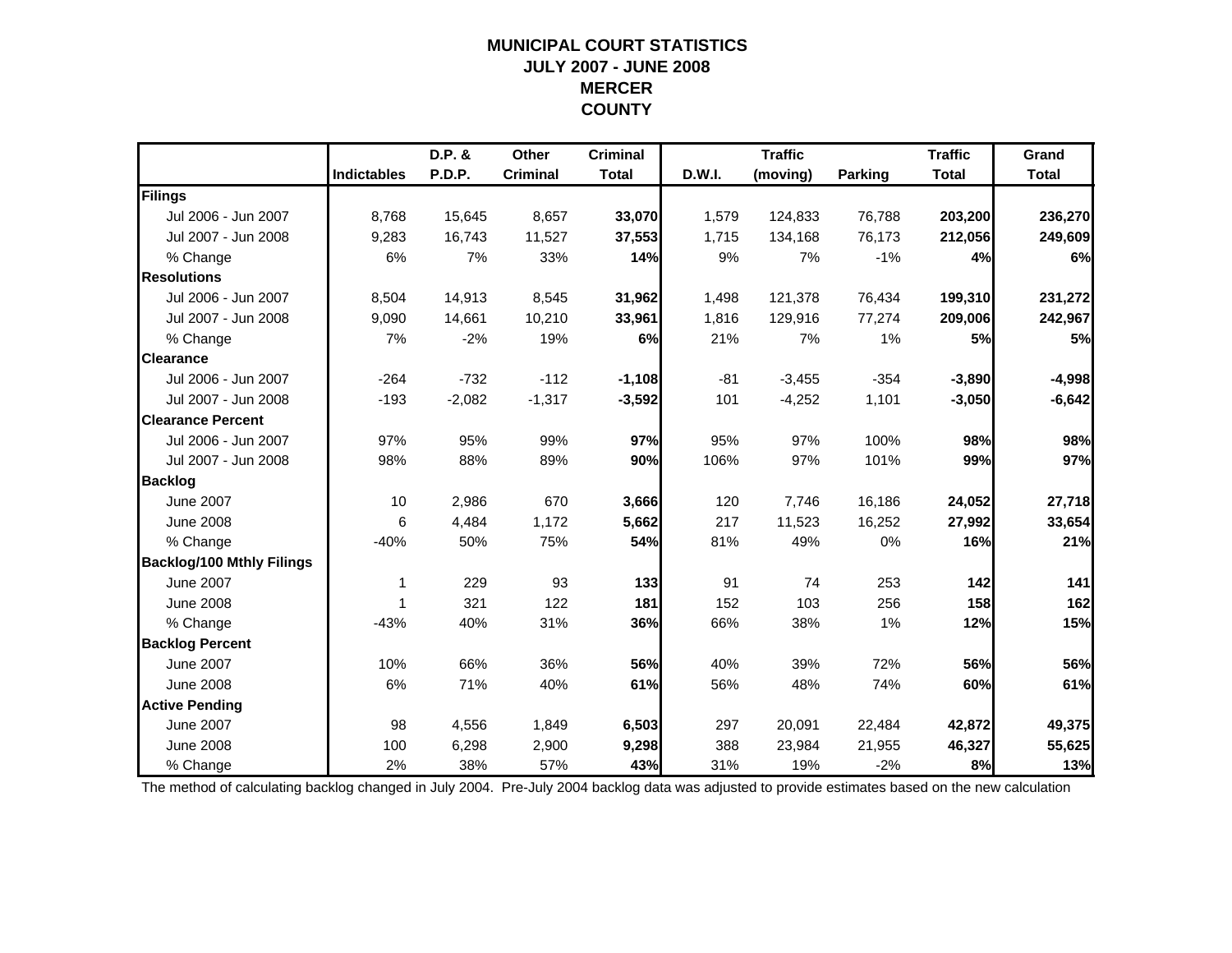### **MUNICIPAL COURT STATISTICSJULY 2007 - JUNE 2008 MIDDLESEX COUNTY**

|                                  |                    | D.P. &   | Other           | <b>Criminal</b> |        | <b>Traffic</b> |                | <b>Traffic</b> | Grand        |
|----------------------------------|--------------------|----------|-----------------|-----------------|--------|----------------|----------------|----------------|--------------|
|                                  | <b>Indictables</b> | P.D.P.   | <b>Criminal</b> | <b>Total</b>    | D.W.I. | (moving)       | <b>Parking</b> | <b>Total</b>   | <b>Total</b> |
| Filings                          |                    |          |                 |                 |        |                |                |                |              |
| Jul 2006 - Jun 2007              | 10,466             | 27,036   | 16,454          | 53,956          | 2,677  | 252,732        | 138,612        | 394,021        | 447,977      |
| Jul 2007 - Jun 2008              | 11,151             | 26,288   | 14,260          | 51,699          | 2,963  | 259,920        | 126,689        | 389,572        | 441,271      |
| % Change                         | 7%                 | $-3%$    | $-13%$          | $-4%$           | 11%    | 3%             | $-9%$          | $-1%$          | $-1%$        |
| <b>Resolutions</b>               |                    |          |                 |                 |        |                |                |                |              |
| Jul 2006 - Jun 2007              | 10,136             | 22,042   | 17,770          | 49,948          | 2,518  | 252,869        | 141,979        | 397,366        | 447,314      |
| Jul 2007 - Jun 2008              | 10.724             | 21,087   | 16,699          | 48,510          | 3,268  | 259,062        | 125,113        | 387,443        | 435,953      |
| % Change                         | 6%                 | $-4%$    | $-6%$           | $-3%$           | 30%    | 2%             | $-12%$         | $-2%$          | $-3%$        |
| <b>Clearance</b>                 |                    |          |                 |                 |        |                |                |                |              |
| Jul 2006 - Jun 2007              | $-330$             | $-4,994$ | 1,316           | $-4,008$        | $-159$ | 137            | 3,367          | 3,345          | $-663$       |
| Jul 2007 - Jun 2008              | $-427$             | $-5,201$ | 2,439           | $-3,189$        | 305    | $-858$         | $-1,576$       | $-2,129$       | $-5,318$     |
| <b>Clearance Percent</b>         |                    |          |                 |                 |        |                |                |                |              |
| Jul 2006 - Jun 2007              | 97%                | 82%      | 108%            | 93%             | 94%    | 100%           | 102%           | 101%           | 100%         |
| Jul 2007 - Jun 2008              | 96%                | 80%      | 117%            | 94%             | 110%   | 100%           | 99%            | 99%            | 99%          |
| <b>Backlog</b>                   |                    |          |                 |                 |        |                |                |                |              |
| <b>June 2007</b>                 | 17                 | 3,784    | 1,187           | 4,988           | 733    | 9,946          | 10,292         | 20,971         | 25,959       |
| <b>June 2008</b>                 | 17                 | 3,937    | 1,221           | 5,175           | 929    | 11,422         | 12,714         | 25,065         | 30,240       |
| % Change                         | 0%                 | 4%       | 3%              | 4%              | 27%    | 15%            | 24%            | 20%            | 16%          |
| <b>Backlog/100 Mthly Filings</b> |                    |          |                 |                 |        |                |                |                |              |
| <b>June 2007</b>                 | $\overline{c}$     | 168      | 87              | $111$           | 329    | 47             | 89             | 64             | 70           |
| <b>June 2008</b>                 | $\overline{c}$     | 180      | 103             | 120             | 376    | 53             | 120            | 77             | 82           |
| % Change                         | $-6%$              | 7%       | 19%             | 8%              | 15%    | 12%            | 35%            | 21%            | 18%          |
| <b>Backlog Percent</b>           |                    |          |                 |                 |        |                |                |                |              |
| <b>June 2007</b>                 | 35%                | 66%      | 37%             | 56%             | 66%    | 31%            | 51%            | 39%            | 42%          |
| <b>June 2008</b>                 | 20%                | 67%      | 44%             | 59%             | 70%    | 35%            | 61%            | 45%            | 47%          |
| <b>Active Pending</b>            |                    |          |                 |                 |        |                |                |                |              |
| <b>June 2007</b>                 | 48                 | 5,720    | 3,177           | 8,945           | 1.107  | 31,994         | 20,380         | 53,481         | 62,426       |
| <b>June 2008</b>                 | 84                 | 5,905    | 2,783           | 8,772           | 1,319  | 32,810         | 20,984         | 55,113         | 63,885       |
| % Change                         | 75%                | 3%       | $-12%$          | $-2%$           | 19%    | 3%             | 3%             | 3%             | 2%           |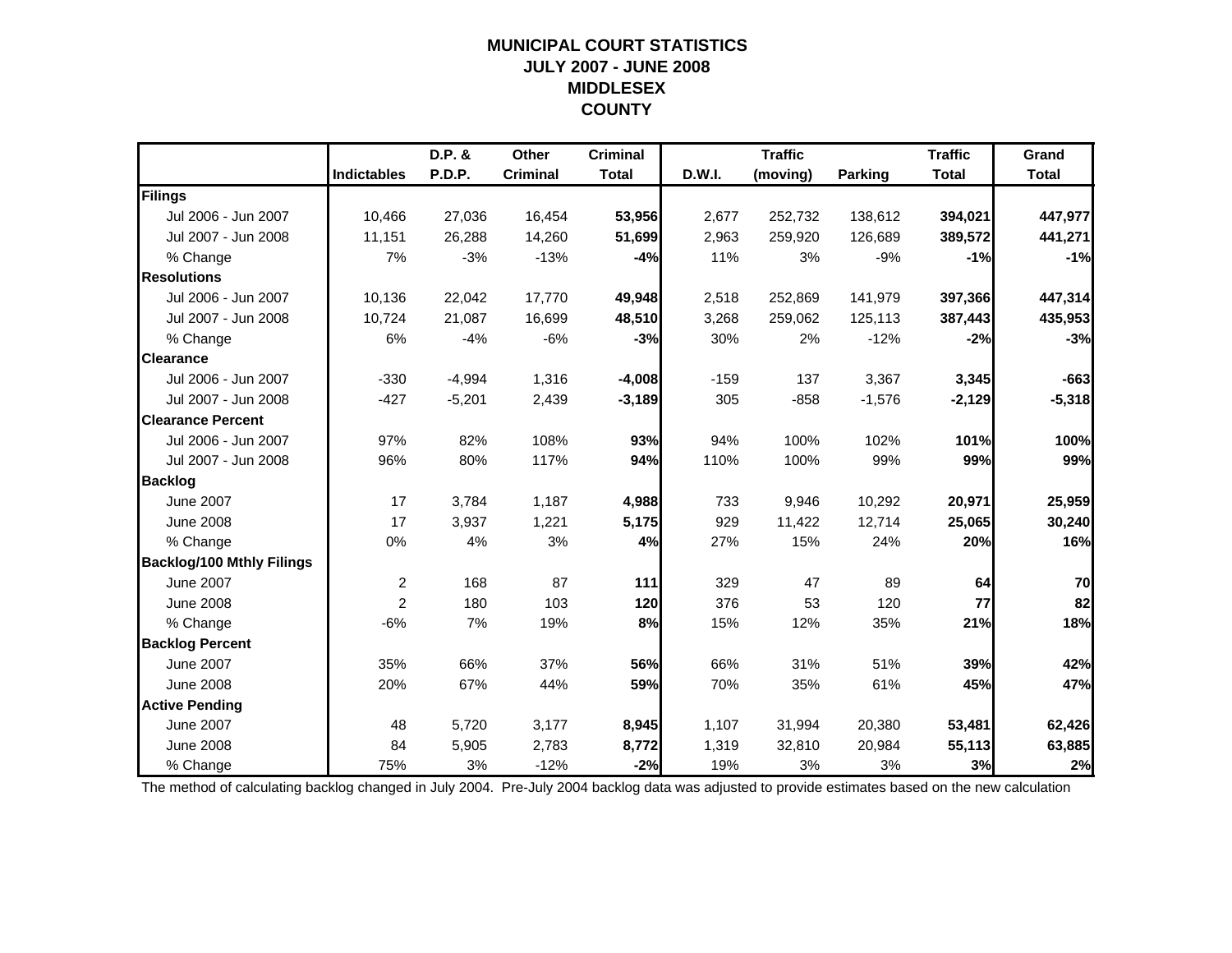### **MUNICIPAL COURT STATISTICSJULY 2007 - JUNE 2008 MONMOUTH COUNTY**

|                                  |                    | D.P. &   | Other           | <b>Criminal</b> |        | <b>Traffic</b> |                | <b>Traffic</b> | Grand        |
|----------------------------------|--------------------|----------|-----------------|-----------------|--------|----------------|----------------|----------------|--------------|
|                                  | <b>Indictables</b> | P.D.P.   | <b>Criminal</b> | <b>Total</b>    | D.W.I. | (moving)       | <b>Parking</b> | <b>Total</b>   | <b>Total</b> |
| Filings                          |                    |          |                 |                 |        |                |                |                |              |
| Jul 2006 - Jun 2007              | 13,378             | 30,300   | 16,459          | 60,137          | 3,000  | 210,606        | 64,022         | 277,628        | 337,765      |
| Jul 2007 - Jun 2008              | 13,445             | 30.827   | 18,632          | 62,904          | 2,973  | 204,962        | 70,342         | 278,277        | 341,181      |
| % Change                         | 1%                 | 2%       | 13%             | 5%              | $-1%$  | $-3%$          | 10%            | 0%             | 1%           |
| <b>Resolutions</b>               |                    |          |                 |                 |        |                |                |                |              |
| Jul 2006 - Jun 2007              | 13,178             | 25,707   | 20,616          | 59,501          | 3,079  | 211,358        | 64,160         | 278,597        | 338,098      |
| Jul 2007 - Jun 2008              | 13,316             | 25,699   | 22,483          | 61,498          | 3,100  | 206,665        | 70,682         | 280,447        | 341,945      |
| % Change                         | 1%                 | 0%       | 9%              | 3%              | 1%     | $-2%$          | 10%            | 1%             | 1%           |
| <b>Clearance</b>                 |                    |          |                 |                 |        |                |                |                |              |
| Jul 2006 - Jun 2007              | $-200$             | $-4,593$ | 4,157           | $-636$          | 79     | 752            | 138            | 969            | 333          |
| Jul 2007 - Jun 2008              | $-129$             | $-5,128$ | 3,851           | $-1,406$        | 127    | 1,703          | 340            | 2,170          | 764          |
| <b>Clearance Percent</b>         |                    |          |                 |                 |        |                |                |                |              |
| Jul 2006 - Jun 2007              | 99%                | 85%      | 125%            | 99%             | 103%   | 100%           | 100%           | 100%           | 100%         |
| Jul 2007 - Jun 2008              | 99%                | 83%      | 121%            | 98%             | 104%   | 101%           | 100%           | 101%           | 100%         |
| <b>Backlog</b>                   |                    |          |                 |                 |        |                |                |                |              |
| <b>June 2007</b>                 | 15                 | 2,237    | 618             | 2,870           | 303    | 5,134          | 2,622          | 8,059          | 10,929       |
| <b>June 2008</b>                 | $\overline{7}$     | 1,980    | 815             | 2,802           | 275    | 4,677          | 1,703          | 6,655          | 9,457        |
| % Change                         | $-53%$             | $-11%$   | 32%             | $-2%$           | $-9%$  | $-9%$          | $-35%$         | $-17%$         | $-13%$       |
| <b>Backlog/100 Mthly Filings</b> |                    |          |                 |                 |        |                |                |                |              |
| <b>June 2007</b>                 | 1                  | 89       | 45              | 57              | 121    | 29             | 49             | 35             | 39           |
| <b>June 2008</b>                 | 1                  | 77       | 52              | 53              | 111    | 27             | 29             | 29             | 33           |
| % Change                         | $-54%$             | $-13%$   | 16%             | $-7%$           | $-8%$  | $-6%$          | $-41%$         | $-18%$         | $-14%$       |
| <b>Backlog Percent</b>           |                    |          |                 |                 |        |                |                |                |              |
| <b>June 2007</b>                 | 26%                | 48%      | 23%             | 38%             | 46%    | 23%            | 29%            | 25%            | 28%          |
| <b>June 2008</b>                 | 16%                | 45%      | 26%             | 37%             | 44%    | 22%            | 21%            | 22%            | 25%          |
| <b>Active Pending</b>            |                    |          |                 |                 |        |                |                |                |              |
| <b>June 2007</b>                 | 57                 | 4,708    | 2,741           | 7,506           | 660    | 22,433         | 9,068          | 32,161         | 39,667       |
| <b>June 2008</b>                 | 43                 | 4,365    | 3,078           | 7,486           | 625    | 20,924         | 8,296          | 29,845         | 37,331       |
| % Change                         | $-25%$             | $-7%$    | 12%             | 0%              | $-5%$  | $-7%$          | $-9%$          | $-7%$          | $-6%$        |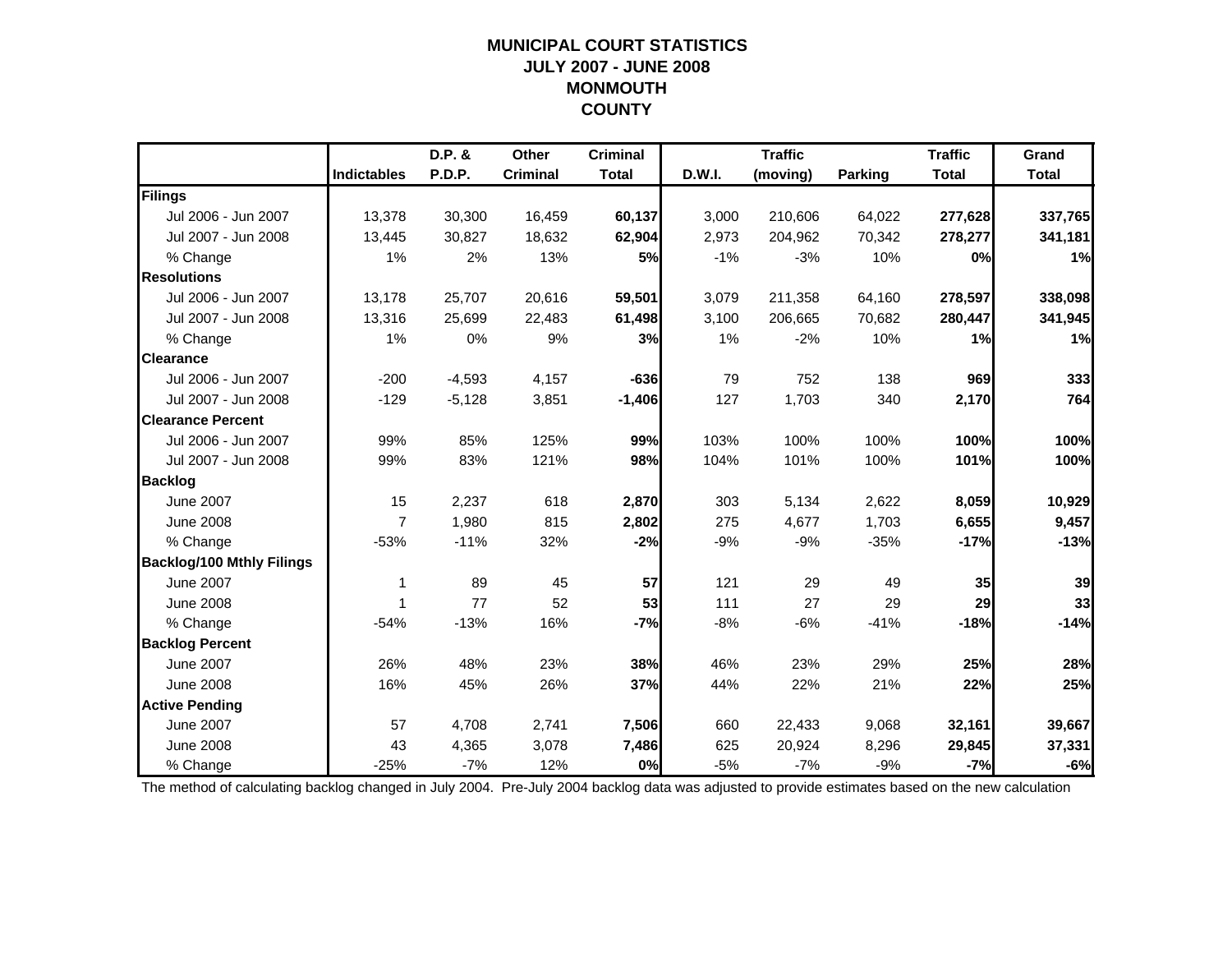### **MUNICIPAL COURT STATISTICSJULY 2007 - JUNE 2008 MORRIS COUNTY**

|                                  |                    | D.P. &   | Other           | <b>Criminal</b> |        | <b>Traffic</b> |                | <b>Traffic</b> | Grand        |
|----------------------------------|--------------------|----------|-----------------|-----------------|--------|----------------|----------------|----------------|--------------|
|                                  | <b>Indictables</b> | P.D.P.   | <b>Criminal</b> | <b>Total</b>    | D.W.I. | (moving)       | <b>Parking</b> | <b>Total</b>   | <b>Total</b> |
| Filings                          |                    |          |                 |                 |        |                |                |                |              |
| Jul 2006 - Jun 2007              | 6,125              | 12,008   | 15,107          | 33,240          | 2,473  | 151,462        | 50,864         | 204,799        | 238,039      |
| Jul 2007 - Jun 2008              | 5,777              | 12,490   | 14,169          | 32,436          | 2,657  | 151,916        | 48,690         | 203,263        | 235,699      |
| % Change                         | $-6%$              | 4%       | $-6%$           | $-2%$           | 7%     | 0%             | $-4%$          | $-1%$          | $-1%$        |
| <b>Resolutions</b>               |                    |          |                 |                 |        |                |                |                |              |
| Jul 2006 - Jun 2007              | 6,005              | 9,725    | 15,534          | 31,264          | 2,516  | 152,518        | 51,851         | 206,885        | 238,149      |
| Jul 2007 - Jun 2008              | 5,612              | 9,755    | 15,433          | 30,800          | 3,036  | 153,017        | 50,013         | 206,066        | 236,866      |
| % Change                         | $-7%$              | 0%       | $-1%$           | $-1%$           | 21%    | 0%             | $-4%$          | 0%             | $-1%$        |
| <b>Clearance</b>                 |                    |          |                 |                 |        |                |                |                |              |
| Jul 2006 - Jun 2007              | $-120$             | $-2,283$ | 427             | $-1,976$        | 43     | 1,056          | 987            | 2,086          | 110          |
| Jul 2007 - Jun 2008              | $-165$             | $-2,735$ | 1,264           | $-1,636$        | 379    | 1,101          | 1,323          | 2,803          | 1,167        |
| <b>Clearance Percent</b>         |                    |          |                 |                 |        |                |                |                |              |
| Jul 2006 - Jun 2007              | 98%                | 81%      | 103%            | 94%             | 102%   | 101%           | 102%           | 101%           | 100%         |
| Jul 2007 - Jun 2008              | 97%                | 78%      | 109%            | 95%             | 114%   | 101%           | 103%           | 101%           | 100%         |
| <b>Backlog</b>                   |                    |          |                 |                 |        |                |                |                |              |
| <b>June 2007</b>                 | 11                 | 1,280    | 858             | 2,149           | 300    | 3,933          | 2,326          | 6,559          | 8,708        |
| <b>June 2008</b>                 | 28                 | 1,359    | 702             | 2,089           | 386    | 3,780          | 2,498          | 6,664          | 8,753        |
| % Change                         | 155%               | 6%       | $-18%$          | $-3%$           | 29%    | $-4%$          | 7%             | 2%             | 1%           |
| <b>Backlog/100 Mthly Filings</b> |                    |          |                 |                 |        |                |                |                |              |
| <b>June 2007</b>                 | $\overline{c}$     | 128      | 68              | 78              | 146    | 31             | 55             | 38             | 44           |
| <b>June 2008</b>                 | 6                  | 131      | 59              | 77              | 174    | 30             | 62             | 39             | 45           |
| % Change                         | 170%               | 2%       | $-13%$          | 0%              | 20%    | $-4%$          | 12%            | 2%             | 2%           |
| <b>Backlog Percent</b>           |                    |          |                 |                 |        |                |                |                |              |
| <b>June 2007</b>                 | 31%                | 56%      | 39%             | 48%             | 51%    | 25%            | 49%            | 31%            | 34%          |
| <b>June 2008</b>                 | 65%                | 57%      | 40%             | 50%             | 53%    | 26%            | 47%            | 32%            | 35%          |
| <b>Active Pending</b>            |                    |          |                 |                 |        |                |                |                |              |
| <b>June 2007</b>                 | 35                 | 2,266    | 2,187           | 4,488           | 591    | 15,936         | 4,755          | 21,282         | 25,770       |
| <b>June 2008</b>                 | 43                 | 2,376    | 1,759           | 4,178           | 727    | 14,631         | 5,302          | 20,660         | 24,838       |
| % Change                         | 23%                | 5%       | $-20%$          | $-7%$           | 23%    | $-8%$          | 12%            | $-3%$          | $-4%$        |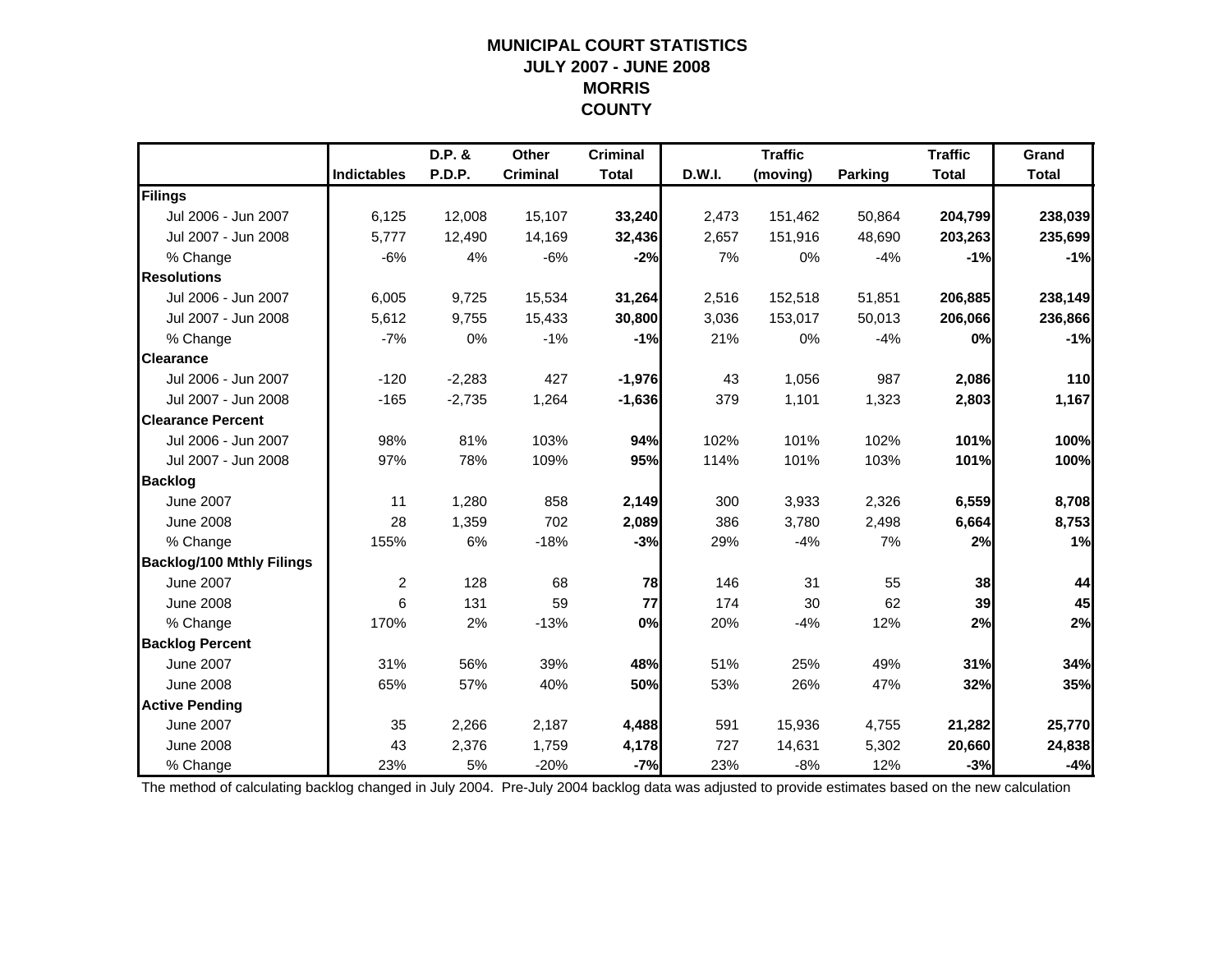### **MUNICIPAL COURT STATISTICSJULY 2007 - JUNE 2008 OCEAN COUNTY**

|                                  |                    | D.P. &   | Other           | <b>Criminal</b> |        | <b>Traffic</b> |                | <b>Traffic</b> | Grand        |
|----------------------------------|--------------------|----------|-----------------|-----------------|--------|----------------|----------------|----------------|--------------|
|                                  | <b>Indictables</b> | P.D.P.   | <b>Criminal</b> | <b>Total</b>    | D.W.I. | (moving)       | <b>Parking</b> | <b>Total</b>   | <b>Total</b> |
| Filings                          |                    |          |                 |                 |        |                |                |                |              |
| Jul 2006 - Jun 2007              | 7,641              | 20,483   | 14,182          | 42,306          | 2,672  | 122,585        | 70,248         | 195,505        | 237,811      |
| Jul 2007 - Jun 2008              | 7,828              | 20,236   | 14,260          | 42,324          | 2,934  | 125,184        | 59,418         | 187,536        | 229,860      |
| % Change                         | 2%                 | $-1%$    | 1%              | 0%              | 10%    | 2%             | $-15%$         | $-4%$          | $-3%$        |
| <b>Resolutions</b>               |                    |          |                 |                 |        |                |                |                |              |
| Jul 2006 - Jun 2007              | 7,589              | 17,952   | 16,931          | 42,472          | 2,649  | 123,847        | 70,015         | 196,511        | 238,983      |
| Jul 2007 - Jun 2008              | 7.758              | 17.887   | 17,659          | 43,304          | 3,345  | 124,279        | 60,260         | 187,884        | 231,188      |
| % Change                         | 2%                 | 0%       | 4%              | 2%              | 26%    | 0%             | $-14%$         | $-4%$          | $-3%$        |
| <b>Clearance</b>                 |                    |          |                 |                 |        |                |                |                |              |
| Jul 2006 - Jun 2007              | $-52$              | $-2,531$ | 2,749           | <b>166</b>      | $-23$  | 1,262          | $-233$         | 1,006          | 1,172        |
| Jul 2007 - Jun 2008              | $-70$              | $-2,349$ | 3,399           | 980             | 411    | $-905$         | 842            | 348            | 1,328        |
| <b>Clearance Percent</b>         |                    |          |                 |                 |        |                |                |                |              |
| Jul 2006 - Jun 2007              | 99%                | 88%      | 119%            | 100%            | 99%    | 101%           | 100%           | 101%           | 100%         |
| Jul 2007 - Jun 2008              | 99%                | 88%      | 124%            | 102%            | 114%   | 99%            | 101%           | 100%           | 101%         |
| <b>Backlog</b>                   |                    |          |                 |                 |        |                |                |                |              |
| <b>June 2007</b>                 | $\mathbf 1$        | 1,131    | 379             | 1,511           | 219    | 2,227          | 318            | 2,764          | 4,275        |
| <b>June 2008</b>                 | $\overline{2}$     | 1,116    | 373             | 1,491           | 347    | 3,041          | 332            | 3,720          | 5,211        |
| % Change                         | 100%               | $-1%$    | $-2%$           | $-1%$           | 58%    | 37%            | 4%             | 35%            | 22%          |
| <b>Backlog/100 Mthly Filings</b> |                    |          |                 |                 |        |                |                |                |              |
| <b>June 2007</b>                 | $\mathbf 0$        | 66       | 32              | 43              | 98     | 22             | 5              | 17             | 22           |
| <b>June 2008</b>                 | $\mathbf{0}$       | 66       | 31              | 42              | 142    | 29             | $\overline{7}$ | 24             | 27           |
| % Change                         | 95%                | 0%       | $-2%$           | $-1%$           | 44%    | 34%            | 23%            | 40%            | 26%          |
| <b>Backlog Percent</b>           |                    |          |                 |                 |        |                |                |                |              |
| <b>June 2007</b>                 | 11%                | 36%      | 14%             | 26%             | 38%    | 17%            | 3%             | 12%            | 15%          |
| <b>June 2008</b>                 | 14%                | 39%      | 16%             | 29%             | 50%    | 21%            | 4%             | 16%            | 19%          |
| <b>Active Pending</b>            |                    |          |                 |                 |        |                |                |                |              |
| <b>June 2007</b>                 | 9                  | 3,117    | 2,763           | 5,889           | 573    | 13,456         | 9,245          | 23,274         | 29,163       |
| <b>June 2008</b>                 | 14                 | 2,830    | 2,379           | 5,223           | 698    | 14,352         | 7,867          | 22,917         | 28,140       |
| % Change                         | 56%                | $-9%$    | $-14%$          | $-11%$          | 22%    | 7%             | $-15%$         | $-2%$          | $-4%$        |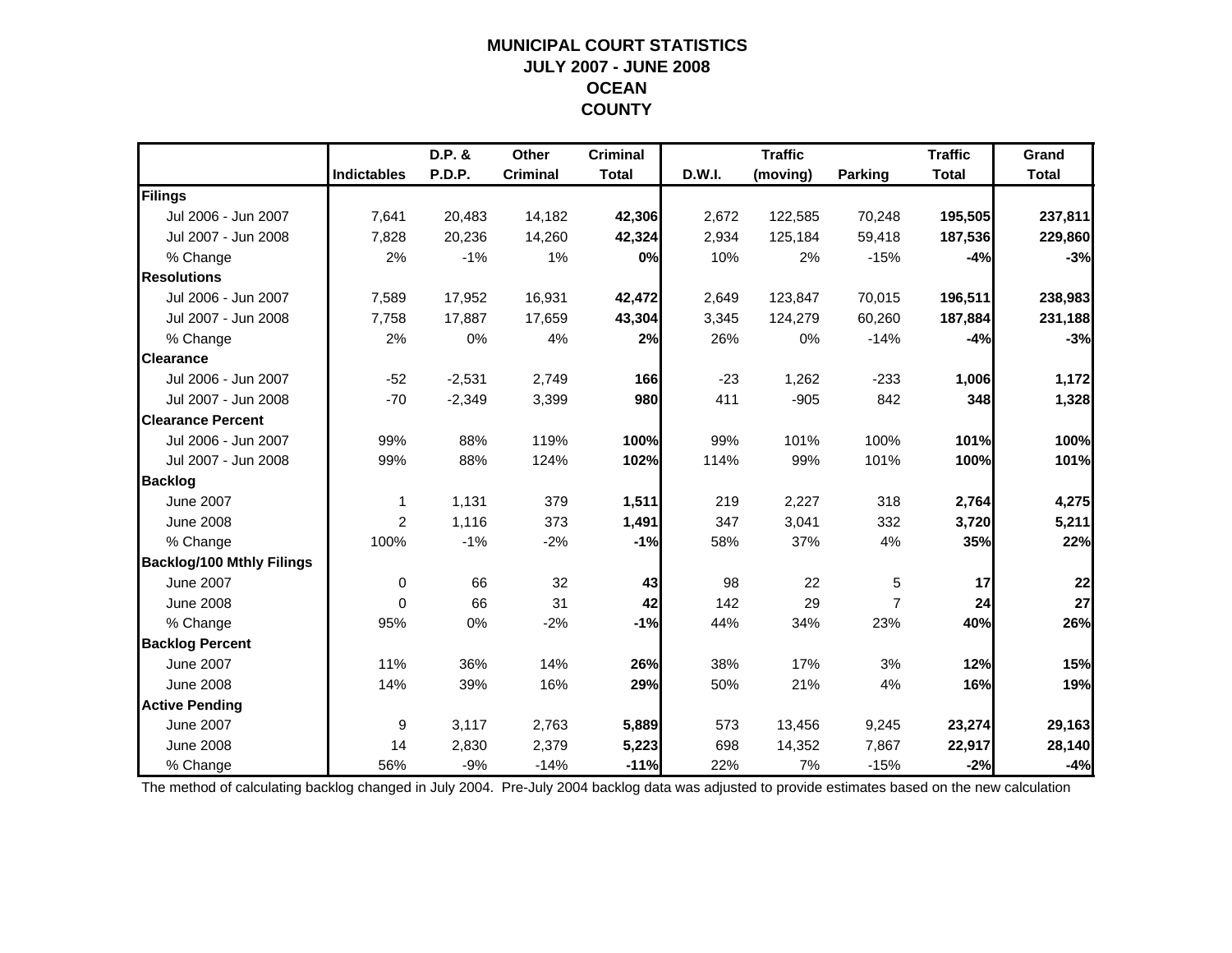### **MUNICIPAL COURT STATISTICSJULY 2007 - JUNE 2008 PASSAIC COUNTY**

|                                  |             | $D.P.$ & | Other           | <b>Criminal</b> |               | <b>Traffic</b> |                | <b>Traffic</b> | Grand        |
|----------------------------------|-------------|----------|-----------------|-----------------|---------------|----------------|----------------|----------------|--------------|
|                                  | Indictables | P.D.P.   | <b>Criminal</b> | <b>Total</b>    | <b>D.W.I.</b> | (moving)       | <b>Parking</b> | <b>Total</b>   | <b>Total</b> |
| Filings                          |             |          |                 |                 |               |                |                |                |              |
| Jul 2006 - Jun 2007              | 17,249      | 21,157   | 16,015          | 54,421          | 1,518         | 152,791        | 168,772        | 323,081        | 377,502      |
| Jul 2007 - Jun 2008              | 16,412      | 22,200   | 17,164          | 55,776          | 1,583         | 150,107        | 169,416        | 321,106        | 376,882      |
| % Change                         | $-5%$       | 5%       | 7%              | 2%              | 4%            | $-2%$          | 0%             | $-1%$          | 0%           |
| <b>Resolutions</b>               |             |          |                 |                 |               |                |                |                |              |
| Jul 2006 - Jun 2007              | 16,950      | 18,723   | 14,904          | 50,577          | 1,572         | 154,984        | 173,824        | 330,380        | 380,957      |
| Jul 2007 - Jun 2008              | 16,262      | 17,851   | 15,873          | 49,986          | 1,657         | 152,145        | 168,112        | 321,914        | 371,900      |
| % Change                         | $-4%$       | $-5%$    | 7%              | $-1%$           | 5%            | $-2%$          | $-3%$          | $-3%$          | $-2%$        |
| <b>Clearance</b>                 |             |          |                 |                 |               |                |                |                |              |
| Jul 2006 - Jun 2007              | $-299$      | $-2,434$ | $-1,111$        | $-3,844$        | 54            | 2,193          | 5,052          | 7,299          | 3,455        |
| Jul 2007 - Jun 2008              | $-150$      | $-4,349$ | $-1,291$        | $-5,790$        | 74            | 2,038          | $-1,304$       | 808            | $-4,982$     |
| <b>Clearance Percent</b>         |             |          |                 |                 |               |                |                |                |              |
| Jul 2006 - Jun 2007              | 98%         | 88%      | 93%             | 93%             | 104%          | 101%           | 103%           | 102%           | 101%         |
| Jul 2007 - Jun 2008              | 99%         | 80%      | 92%             | 90%             | 105%          | 101%           | 99%            | 100%           | 99%          |
| <b>Backlog</b>                   |             |          |                 |                 |               |                |                |                |              |
| <b>June 2007</b>                 | 50          | 3,613    | 1,602           | 5,265           | 172           | 9,242          | 9,462          | 18,876         | 24,141       |
| <b>June 2008</b>                 | 32          | 3,909    | 1,775           | 5,716           | 218           | 8,790          | 10,620         | 19,628         | 25,344       |
| % Change                         | $-36%$      | 8%       | 11%             | 9%              | 27%           | $-5%$          | 12%            | 4%             | 5%           |
| <b>Backlog/100 Mthly Filings</b> |             |          |                 |                 |               |                |                |                |              |
| <b>June 2007</b>                 | 3           | 205      | 120             | 116             | 136           | 73             | 67             | 70             | 77           |
| <b>June 2008</b>                 | 2           | 211      | 124             | 123             | 165           | 70             | 75             | 73             | 81           |
| % Change                         | $-33%$      | 3%       | 3%              | 6%              | 22%           | $-3%$          | 12%            | <b>5%</b>      | 5%           |
| <b>Backlog Percent</b>           |             |          |                 |                 |               |                |                |                |              |
| <b>June 2007</b>                 | 37%         | 63%      | 47%             | 57%             | 53%           | 41%            | 43%            | 42%            | 44%          |
| <b>June 2008</b>                 | 37%         | 65%      | 49%             | 59%             | 56%           | 44%            | 49%            | 47%            | 49%          |
| <b>Active Pending</b>            |             |          |                 |                 |               |                |                |                |              |
| <b>June 2007</b>                 | 134         | 5,710    | 3,423           | 9,267           | 325           | 22,694         | 22,244         | 45,263         | 54,530       |
| <b>June 2008</b>                 | 86          | 6,028    | 3,635           | 9,749           | 387           | 19,990         | 21,771         | 42,148         | 51,897       |
| % Change                         | $-36%$      | 6%       | 6%              | 5%              | 19%           | $-12%$         | $-2%$          | $-7%$          | $-5%$        |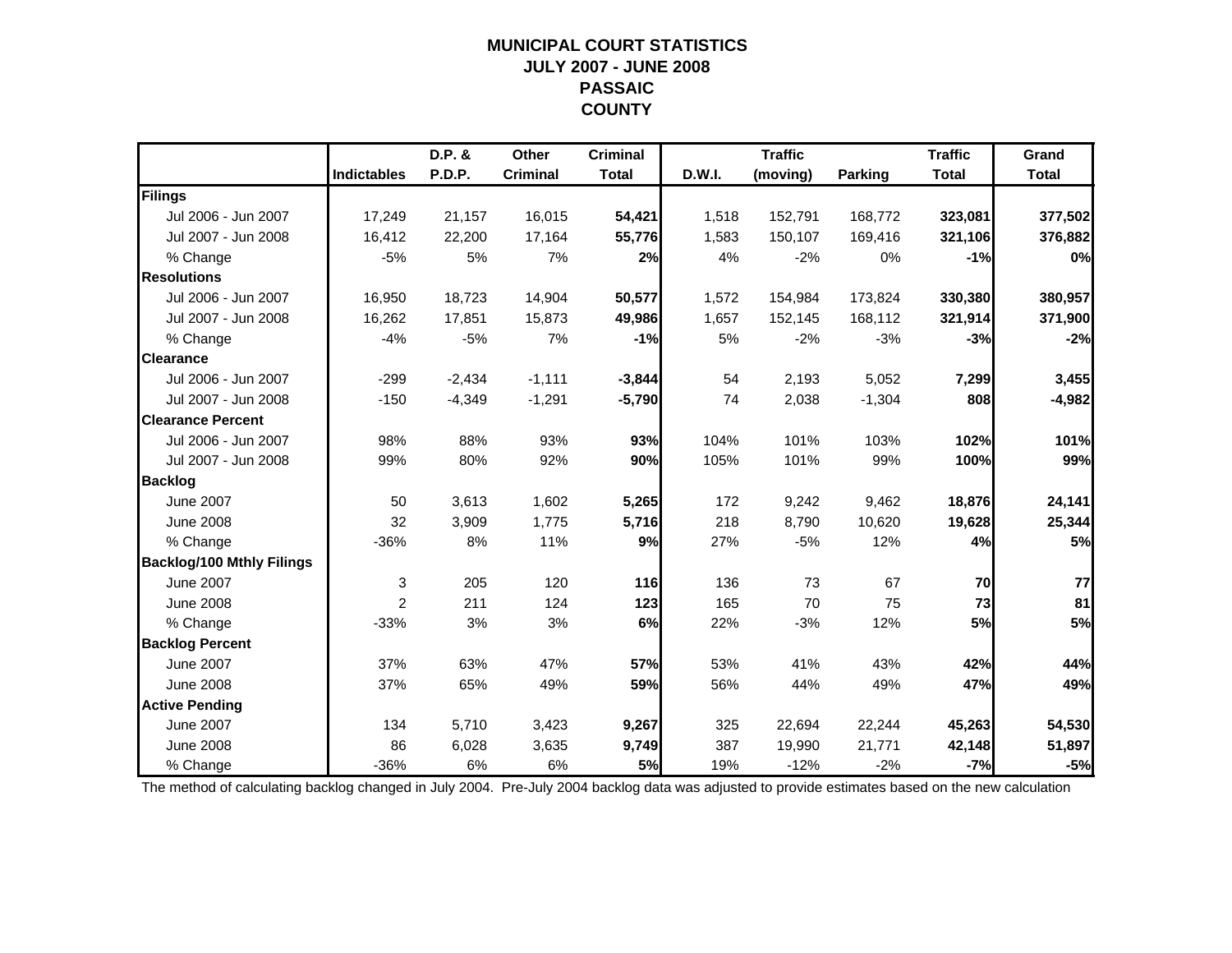### **MUNICIPAL COURT STATISTICSJULY 2007 - JUNE 2008 SALEMCOUNTY**

|                                  |             | D.P. & | Other           | <b>Criminal</b> |               | <b>Traffic</b> |         | <b>Traffic</b> | Grand        |
|----------------------------------|-------------|--------|-----------------|-----------------|---------------|----------------|---------|----------------|--------------|
|                                  | Indictables | P.D.P. | <b>Criminal</b> | <b>Total</b>    | <b>D.W.I.</b> | (moving)       | Parking | <b>Total</b>   | <b>Total</b> |
| Filings                          |             |        |                 |                 |               |                |         |                |              |
| Jul 2006 - Jun 2007              | 2,721       | 4,205  | 1,538           | 8,464           | 499           | 25,063         | 2,237   | 27,799         | 36,263       |
| Jul 2007 - Jun 2008              | 2,788       | 4,225  | 1,517           | 8,530           | 522           | 24,208         | 2,369   | 27,099         | 35,629       |
| % Change                         | 2%          | 0%     | $-1%$           | 1%              | 5%            | $-3%$          | 6%      | $-3%$          | $-2%$        |
| <b>Resolutions</b>               |             |        |                 |                 |               |                |         |                |              |
| Jul 2006 - Jun 2007              | 2,716       | 4,714  | 1,954           | 9,384           | 476           | 25,188         | 2,123   | 27,787         | 37,171       |
| Jul 2007 - Jun 2008              | 2,776       | 4,498  | 1,972           | 9,246           | 627           | 24,260         | 2,332   | 27,219         | 36,465       |
| % Change                         | 2%          | $-5%$  | 1%              | $-1%$           | 32%           | $-4%$          | 10%     | $-2%$          | $-2%$        |
| <b>Clearance</b>                 |             |        |                 |                 |               |                |         |                |              |
| Jul 2006 - Jun 2007              | $-5$        | 509    | 416             | 920             | $-23$         | 125            | $-114$  | $-12$          | 908          |
| Jul 2007 - Jun 2008              | $-12$       | 273    | 455             | 716             | 105           | 52             | $-37$   | 120            | 836          |
| <b>Clearance Percent</b>         |             |        |                 |                 |               |                |         |                |              |
| Jul 2006 - Jun 2007              | 100%        | 112%   | 127%            | 111%            | 95%           | 100%           | 95%     | 100%           | 103%         |
| Jul 2007 - Jun 2008              | 100%        | 106%   | 130%            | 108%            | 120%          | 100%           | 98%     | 100%           | 102%         |
| <b>Backlog</b>                   |             |        |                 |                 |               |                |         |                |              |
| <b>June 2007</b>                 | $\mathbf 0$ | 106    | 35              | 141             | 39            | 400            | 164     | 603            | 744          |
| <b>June 2008</b>                 | 0           | 136    | 16              | 152             | 60            | 513            | 176     | 749            | 901          |
| % Change                         |             | 28%    | $-54%$          | 8%              | 54%           | 28%            | 7%      | 24%            | 21%          |
| <b>Backlog/100 Mthly Filings</b> |             |        |                 |                 |               |                |         |                |              |
| <b>June 2007</b>                 | 0           | 30     | 27              | 20              | 94            | 19             | 88      | 26             | 25           |
| <b>June 2008</b>                 | $\Omega$    | 39     | 13              | 21              | 138           | 25             | 89      | 33             | 30           |
| % Change                         |             | 28%    | $-54%$          | 7%              | 47%           | 33%            | 1%      | 27%            | 23%          |
| <b>Backlog Percent</b>           |             |        |                 |                 |               |                |         |                |              |
| <b>June 2007</b>                 | 0%          | 29%    | 23%             | 27%             | 41%           | 18%            | 51%     | 22%            | 23%          |
| <b>June 2008</b>                 | 0%          | 29%    | 18%             | 27%             | 57%           | 23%            | 54%     | 28%            | 28%          |
| <b>Active Pending</b>            |             |        |                 |                 |               |                |         |                |              |
| <b>June 2007</b>                 | 1           | 370    | 150             | 521             | 95            | 2,283          | 320     | 2,698          | 3,219        |
| <b>June 2008</b>                 | 5           | 467    | 89              | 561             | 106           | 2,244          | 327     | 2,677          | 3,238        |
| % Change                         | 400%        | 26%    | $-41%$          | 8%              | 12%           | $-2%$          | 2%      | $-1%$          | 1%           |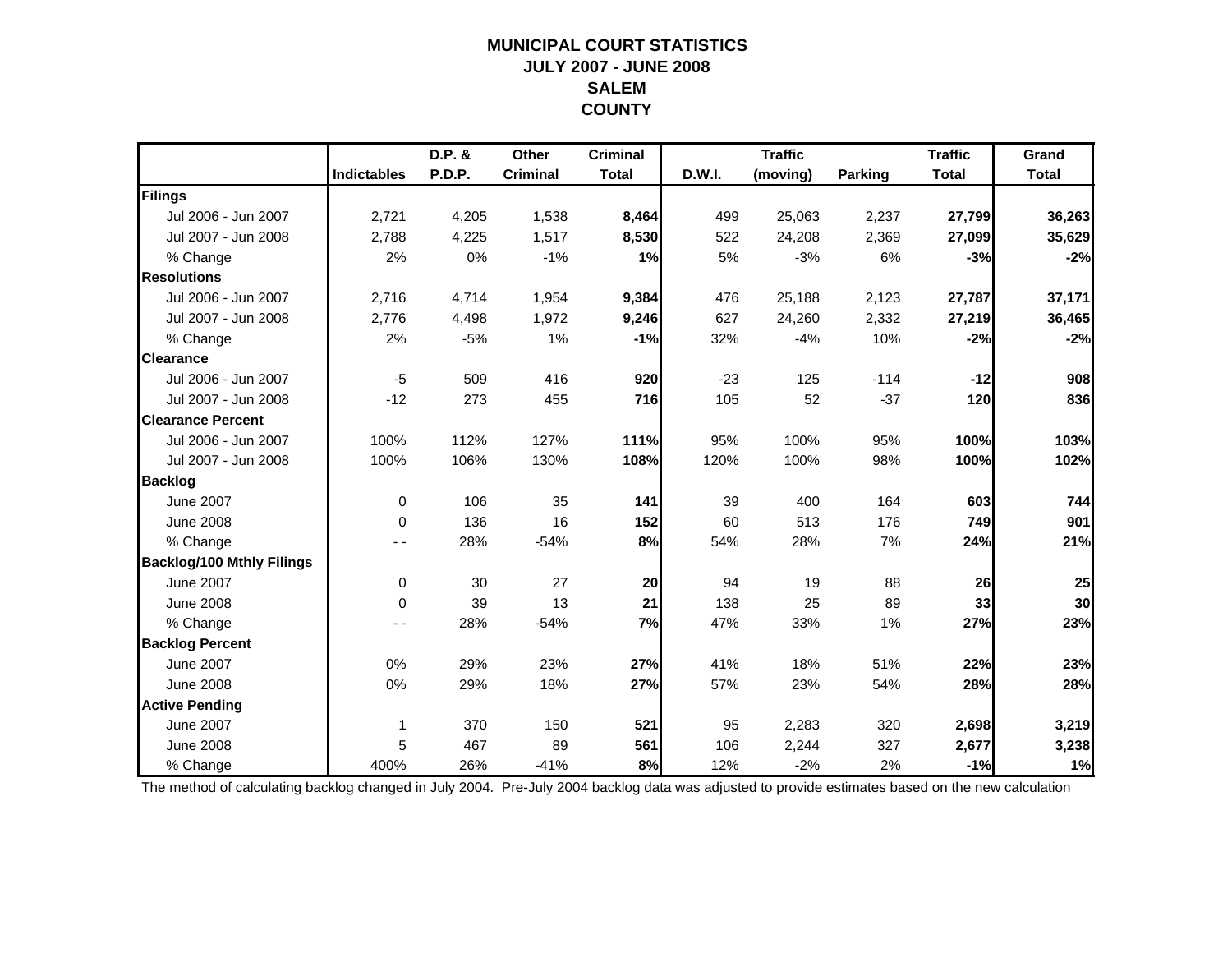### **MUNICIPAL COURT STATISTICSJULY 2007 - JUNE 2008 SOMERSET COUNTY**

|                                  |                    | D.P. &        | Other           | <b>Criminal</b> |        | <b>Traffic</b> |                | <b>Traffic</b> | Grand        |
|----------------------------------|--------------------|---------------|-----------------|-----------------|--------|----------------|----------------|----------------|--------------|
|                                  | <b>Indictables</b> | <b>P.D.P.</b> | <b>Criminal</b> | <b>Total</b>    | D.W.I. | (moving)       | <b>Parking</b> | <b>Total</b>   | <b>Total</b> |
| Filings                          |                    |               |                 |                 |        |                |                |                |              |
| Jul 2006 - Jun 2007              | 2,049              | 6,350         | 4,068           | 12,467          | 1,158  | 75,755         | 21,250         | 98,163         | 110,630      |
| Jul 2007 - Jun 2008              | 2,183              | 6,887         | 3,711           | 12,781          | 1,151  | 76,618         | 20,776         | 98,545         | 111,326      |
| % Change                         | 7%                 | 8%            | $-9%$           | 3%              | $-1%$  | 1%             | $-2%$          | 0%             | 1%           |
| <b>Resolutions</b>               |                    |               |                 |                 |        |                |                |                |              |
| Jul 2006 - Jun 2007              | 2,039              | 5,608         | 4,586           | 12,233          | 1,148  | 76,044         | 21,417         | 98,609         | 110,842      |
| Jul 2007 - Jun 2008              | 2,128              | 6,111         | 4,402           | 12,641          | 1,355  | 76,394         | 20,653         | 98,402         | 111,043      |
| % Change                         | 4%                 | 9%            | $-4%$           | 3%              | 18%    | 0%             | $-4%$          | 0%             | 0%           |
| <b>Clearance</b>                 |                    |               |                 |                 |        |                |                |                |              |
| Jul 2006 - Jun 2007              | $-10$              | $-742$        | 518             | $-234$          | $-10$  | 289            | 167            | 446            | 212          |
| Jul 2007 - Jun 2008              | $-55$              | $-776$        | 691             | $-140$          | 204    | $-224$         | $-123$         | $-143$         | $-283$       |
| <b>Clearance Percent</b>         |                    |               |                 |                 |        |                |                |                |              |
| Jul 2006 - Jun 2007              | 100%               | 88%           | 113%            | 98%             | 99%    | 100%           | 101%           | 100%           | 100%         |
| Jul 2007 - Jun 2008              | 97%                | 89%           | 119%            | 99%             | 118%   | 100%           | 99%            | 100%           | 100%         |
| <b>Backlog</b>                   |                    |               |                 |                 |        |                |                |                |              |
| <b>June 2007</b>                 | 3                  | 901           | 258             | 1,162           | 115    | 2,669          | 1,360          | 4,144          | 5,306        |
| <b>June 2008</b>                 | 19                 | 893           | 211             | 1,123           | 137    | 2,759          | 1,294          | 4,190          | 5,313        |
| % Change                         | 533%               | $-1%$         | $-18%$          | $-3%$           | 19%    | 3%             | $-5%$          | 1%             | 0%           |
| <b>Backlog/100 Mthly Filings</b> |                    |               |                 |                 |        |                |                |                |              |
| <b>June 2007</b>                 | $\overline{c}$     | 170           | 76              | $112$           | 119    | 42             | 77             | 51             | 58           |
| <b>June 2008</b>                 | 10                 | 156           | 68              | 105             | 143    | 43             | 75             | 51             | 57           |
| % Change                         | 494%               | $-9%$         | $-10%$          | $-6%$           | 20%    | 2%             | $-3%$          | 1%             | 0%           |
| <b>Backlog Percent</b>           |                    |               |                 |                 |        |                |                |                |              |
| <b>June 2007</b>                 | 60%                | 60%           | 37%             | 53%             | 46%    | 30%            | 53%            | 35%            | 38%          |
| <b>June 2008</b>                 | 66%                | 62%           | 41%             | 57%             | 49%    | 31%            | 49%            | 35%            | 38%          |
| <b>Active Pending</b>            |                    |               |                 |                 |        |                |                |                |              |
| <b>June 2007</b>                 | 5                  | 1,499         | 705             | 2,209           | 251    | 9,042          | 2,544          | 11,837         | 14,046       |
| <b>June 2008</b>                 | 29                 | 1,439         | 517             | 1,985           | 282    | 9,015          | 2,640          | 11,937         | 13,922       |
| % Change                         | 480%               | $-4%$         | $-27%$          | $-10%$          | 12%    | 0%             | 4%             | 1%             | $-1%$        |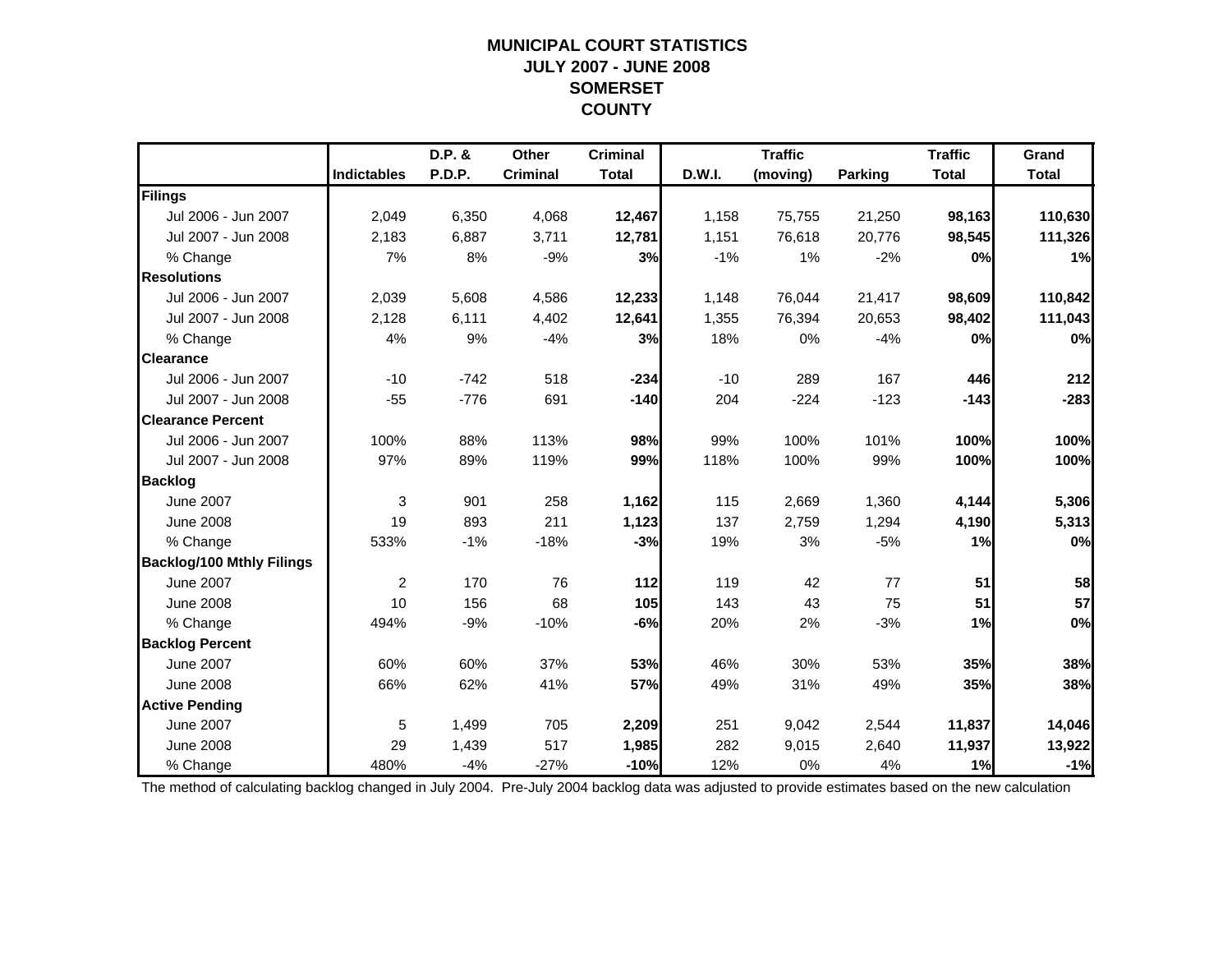### **MUNICIPAL COURT STATISTICSJULY 2007 - JUNE 2008 SUSSEX COUNTY**

|                                  |                    | D.P. & | Other           | <b>Criminal</b> |        | <b>Traffic</b> |         | <b>Traffic</b> | Grand        |
|----------------------------------|--------------------|--------|-----------------|-----------------|--------|----------------|---------|----------------|--------------|
|                                  | <b>Indictables</b> | P.D.P. | <b>Criminal</b> | <b>Total</b>    | D.W.I. | (moving)       | Parking | <b>Total</b>   | <b>Total</b> |
| Filings                          |                    |        |                 |                 |        |                |         |                |              |
| Jul 2006 - Jun 2007              | 1,877              | 4,039  | 2,273           | 8,189           | 690    | 26,047         | 3,091   | 29,828         | 38,017       |
| Jul 2007 - Jun 2008              | 1,824              | 4,082  | 2,239           | 8,145           | 693    | 26,970         | 2,263   | 29,926         | 38,071       |
| % Change                         | $-3%$              | 1%     | $-1%$           | $-1%$           | 0%     | 4%             | $-27%$  | 0%             | 0%           |
| <b>Resolutions</b>               |                    |        |                 |                 |        |                |         |                |              |
| Jul 2006 - Jun 2007              | 1,819              | 3,972  | 2,254           | 8,045           | 728    | 25,550         | 2,991   | 29,269         | 37,314       |
| Jul 2007 - Jun 2008              | 1.781              | 4,112  | 2,201           | 8,094           | 728    | 27,020         | 2,232   | 29,980         | 38,074       |
| % Change                         | $-2%$              | 4%     | $-2%$           | 1%              | 0%     | 6%             | $-25%$  | 2%             | 2%           |
| <b>Clearance</b>                 |                    |        |                 |                 |        |                |         |                |              |
| Jul 2006 - Jun 2007              | $-58$              | $-67$  | $-19$           | $-144$          | 38     | $-497$         | $-100$  | $-559$         | $-703$       |
| Jul 2007 - Jun 2008              | $-43$              | 30     | $-38$           | $-51$           | 35     | 50             | $-31$   | 54             | 3            |
| <b>Clearance Percent</b>         |                    |        |                 |                 |        |                |         |                |              |
| Jul 2006 - Jun 2007              | 97%                | 98%    | 99%             | 98%             | 106%   | 98%            | 97%     | 98%            | 98%          |
| Jul 2007 - Jun 2008              | 98%                | 101%   | 98%             | 99%             | 105%   | 100%           | 99%     | 100%           | 100%         |
| <b>Backlog</b>                   |                    |        |                 |                 |        |                |         |                |              |
| <b>June 2007</b>                 | 13                 | 415    | 160             | 588             | 70     | 859            | 287     | 1,216          | 1,804        |
| <b>June 2008</b>                 | 22                 | 523    | 187             | 732             | 106    | 1,397          | 312     | 1,815          | 2,547        |
| % Change                         | 69%                | 26%    | 17%             | 24%             | 51%    | 63%            | 9%      | 49%            | 41%          |
| <b>Backlog/100 Mthly Filings</b> |                    |        |                 |                 |        |                |         |                |              |
| <b>June 2007</b>                 | 8                  | 123    | 84              | 86              | 122    | 40             | 111     | 49             | 57           |
| <b>June 2008</b>                 | 14                 | 154    | 100             | 108             | 184    | 62             | 165     | 73             | 80           |
| % Change                         | 74%                | 25%    | 19%             | 25%             | 51%    | 57%            | 48%     | 49%            | 41%          |
| <b>Backlog Percent</b>           |                    |        |                 |                 |        |                |         |                |              |
| <b>June 2007</b>                 | 50%                | 48%    | 45%             | 47%             | 48%    | 24%            | 73%     | 30%            | 34%          |
| <b>June 2008</b>                 | 52%                | 58%    | 52%             | 56%             | 62%    | 41%            | 75%     | 46%            | 48%          |
| <b>Active Pending</b>            |                    |        |                 |                 |        |                |         |                |              |
| <b>June 2007</b>                 | 26                 | 867    | 356             | 1,249           | 146    | 3,535          | 395     | 4,076          | 5,325        |
| <b>June 2008</b>                 | 42                 | 906    | 361             | 1,309           | 170    | 3,391          | 417     | 3,978          | 5,287        |
| % Change                         | 62%                | 4%     | 1%              | 5%              | 16%    | $-4%$          | 6%      | $-2%$          | $-1%$        |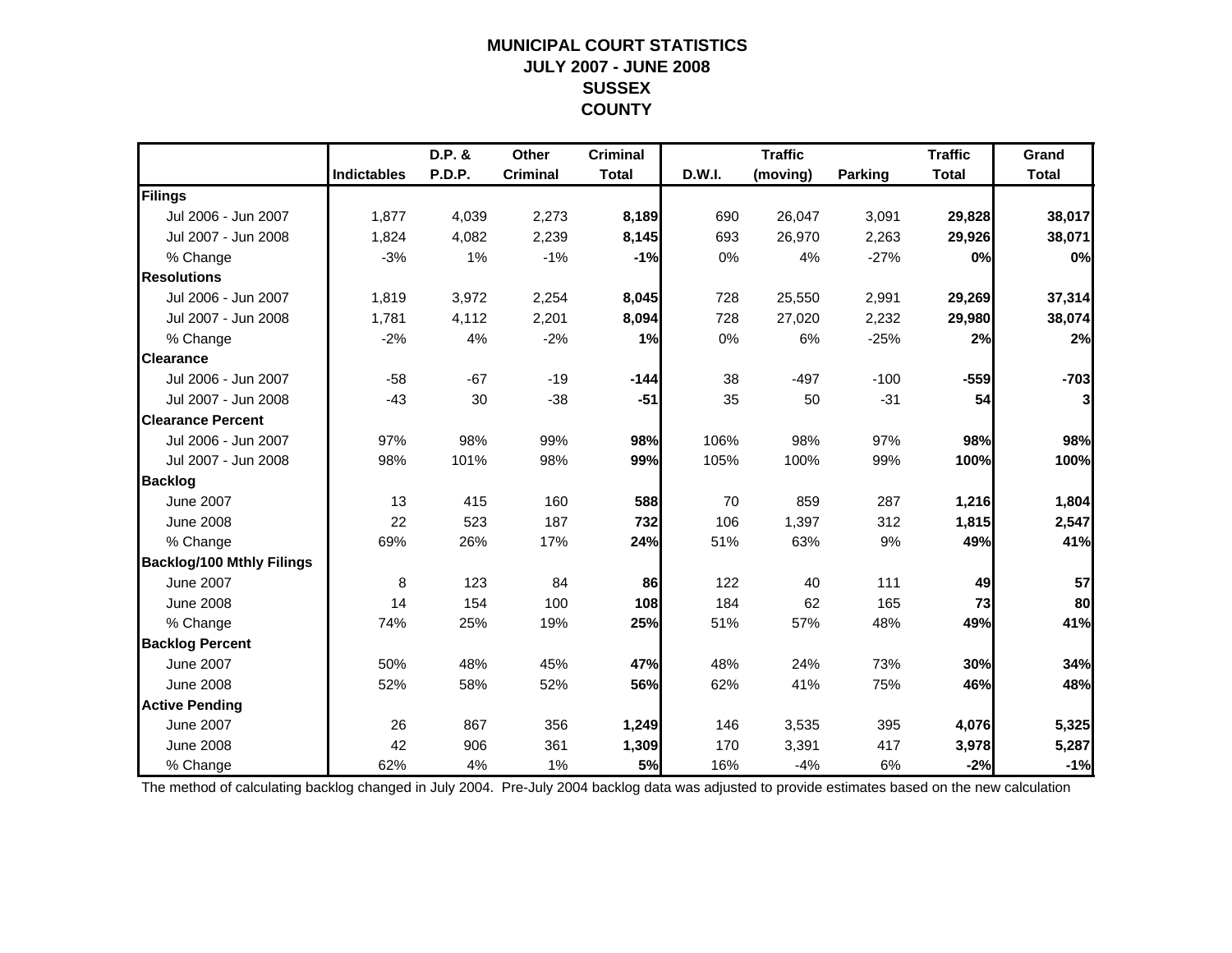### **MUNICIPAL COURT STATISTICSJULY 2007 - JUNE 2008 UNION COUNTY**

|                                  |                    | D.P. &   | Other           | <b>Criminal</b> |        | <b>Traffic</b> |                | <b>Traffic</b> | Grand        |
|----------------------------------|--------------------|----------|-----------------|-----------------|--------|----------------|----------------|----------------|--------------|
|                                  | <b>Indictables</b> | P.D.P.   | <b>Criminal</b> | <b>Total</b>    | D.W.I. | (moving)       | <b>Parking</b> | <b>Total</b>   | <b>Total</b> |
| Filings                          |                    |          |                 |                 |        |                |                |                |              |
| Jul 2006 - Jun 2007              | 10,861             | 16,797   | 11,877          | 39,535          | 1,321  | 164,817        | 209,140        | 375,278        | 414,813      |
| Jul 2007 - Jun 2008              | 10,848             | 17,102   | 10,026          | 37,976          | 1,427  | 172,480        | 202,306        | 376,213        | 414,189      |
| % Change                         | 0%                 | 2%       | $-16%$          | $-4%$           | 8%     | 5%             | $-3%$          | 0%             | 0%           |
| <b>Resolutions</b>               |                    |          |                 |                 |        |                |                |                |              |
| Jul 2006 - Jun 2007              | 10.787             | 14,310   | 12,354          | 37,451          | 1,295  | 163,535        | 209,882        | 374,712        | 412,163      |
| Jul 2007 - Jun 2008              | 10,729             | 14,513   | 11,046          | 36,288          | 1,714  | 171,390        | 204,092        | 377,196        | 413,484      |
| % Change                         | $-1%$              | 1%       | $-11%$          | $-3%$           | 32%    | 5%             | $-3%$          | 1%             | 0%           |
| <b>Clearance</b>                 |                    |          |                 |                 |        |                |                |                |              |
| Jul 2006 - Jun 2007              | $-74$              | $-2,487$ | 477             | $-2,084$        | $-26$  | $-1,282$       | 742            | $-566$         | $-2,650$     |
| Jul 2007 - Jun 2008              | $-119$             | $-2,589$ | 1,020           | $-1,688$        | 287    | $-1,090$       | 1,786          | 983            | $-705$       |
| <b>Clearance Percent</b>         |                    |          |                 |                 |        |                |                |                |              |
| Jul 2006 - Jun 2007              | 99%                | 85%      | 104%            | 95%             | 98%    | 99%            | 100%           | 100%           | 99%          |
| Jul 2007 - Jun 2008              | 99%                | 85%      | 110%            | 96%             | 120%   | 99%            | 101%           | 100%           | 100%         |
| <b>Backlog</b>                   |                    |          |                 |                 |        |                |                |                |              |
| <b>June 2007</b>                 | 11                 | 3,838    | 1,088           | 4,937           | 131    | 4,710          | 12,980         | 17,821         | 22,758       |
| <b>June 2008</b>                 | 10                 | 3,954    | 1.045           | 5,009           | 130    | 4,978          | 11,722         | 16,830         | 21,839       |
| % Change                         | $-9%$              | 3%       | $-4%$           | 1%              | $-1%$  | 6%             | $-10%$         | $-6%$          | $-4%$        |
| <b>Backlog/100 Mthly Filings</b> |                    |          |                 |                 |        |                |                |                |              |
| <b>June 2007</b>                 | 1                  | 274      | 110             | 150             | 119    | 34             | 74             | 57             | 66           |
| <b>June 2008</b>                 | -1                 | 277      | 125             | 158             | 109    | 35             | 70             | 54             | 63           |
| % Change                         | $-9%$              | 1%       | 14%             | 6%              | $-8%$  | 1%             | $-7%$          | -6%            | $-4%$        |
| <b>Backlog Percent</b>           |                    |          |                 |                 |        |                |                |                |              |
| <b>June 2007</b>                 | 41%                | 72%      | 49%             | 65%             | 47%    | 26%            | 45%            | 38%            | 42%          |
| <b>June 2008</b>                 | 22%                | 73%      | 51%             | 66%             | 41%    | 26%            | 46%            | 38%            | 42%          |
| <b>Active Pending</b>            |                    |          |                 |                 |        |                |                |                |              |
| <b>June 2007</b>                 | 27                 | 5,360    | 2,238           | 7,625           | 278    | 17,964         | 28,637         | 46,879         | 54,504       |
| <b>June 2008</b>                 | 46                 | 5,444    | 2,048           | 7,538           | 314    | 18,801         | 25,736         | 44,851         | 52,389       |
| % Change                         | 70%                | 2%       | $-8%$           | $-1%$           | 13%    | 5%             | $-10%$         | $-4%$          | $-4%$        |